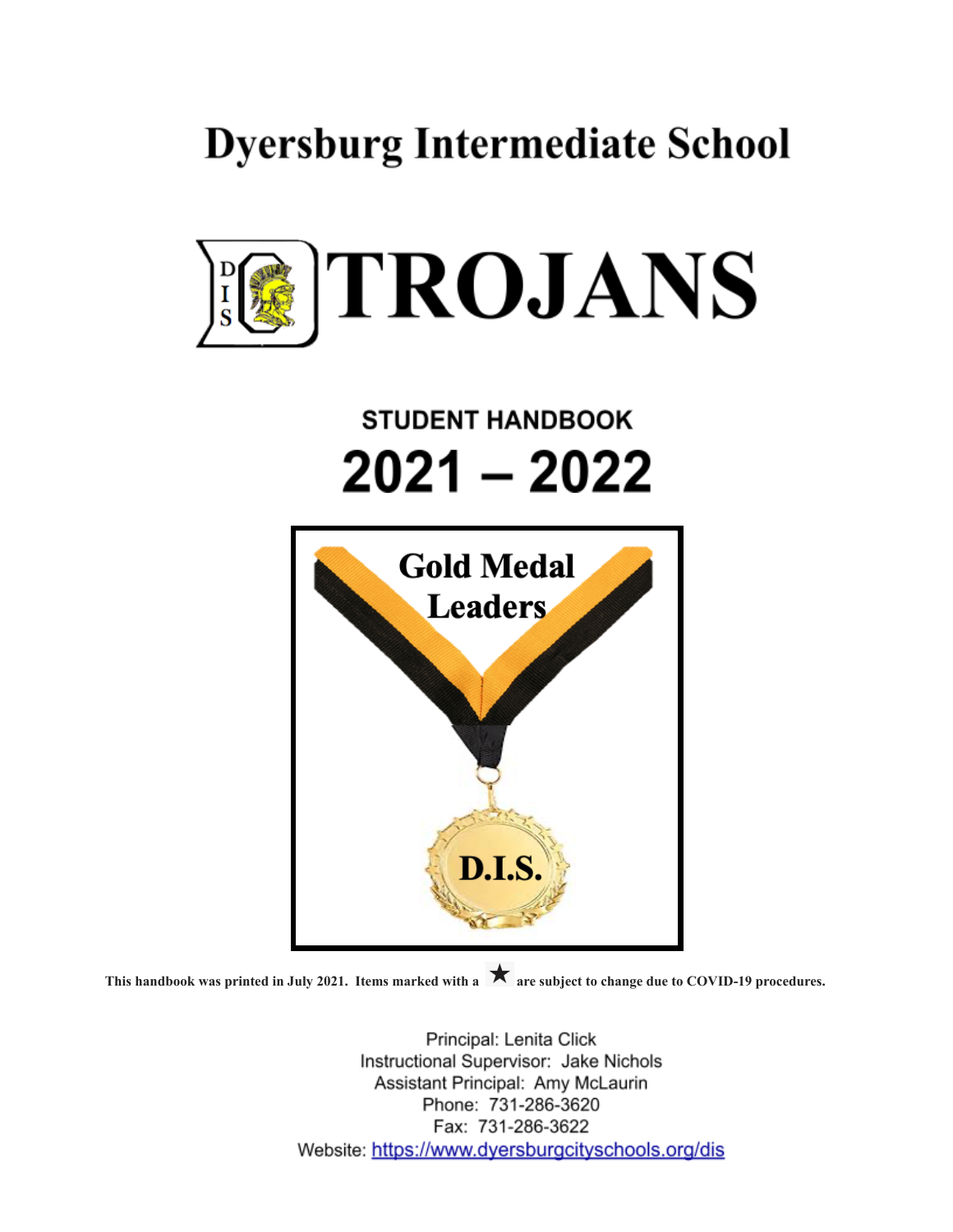## **Dyersburg Intermediate School the school where "Great Habits Create Great Leaders"**

### **Growth \* Relationships \* Everyone \* Activities \* Teachers**

**Growth** begins when a student enters Dyersburg City Schools. DIS has been recognized by the state of Tennessee as consistently making the highest academic growth with our students. Dyersburg City Schools was recognized as sixth in the nation in academic growth.

**Relationships** and friendships are developed at DIS. The students and staff care about each other and work toward individual and shared goals. This nurturing environment forms the family of DIS.

**Everyone** is a leader at DIS. Leadership is learning positive habits that will last a lifetime. The DIS implementation of Leader in Me was recognized as a note-worthy item by the state of Tennessee.

**Activities**, learning and fun continue at Dyersburg Intermediate School. After school activities include: National Elementary Honor Society, Learning Labs, Computer Science, and Cross Country

**Teachers** and staff at DIS build the foundation for our academic growth. The highly qualified teachers and staff at DIS work to prepare students to become the leaders of the future.

## **Dyersburg Intermediate School**

#### **Mission Statement**

The mission of Dyersburg City Schools is to provide a safe, positive environment where all children can reach their full potential.

#### **Vision**

Dyersburg Intermediate School will provide educational opportunities and experiences to develop productive citizens for a strong community.

#### **Beliefs**

We believe the purpose of our school is to provide an excellent teaching and learning environment where achievement is expected and success is celebrated.

We believe an integrated curriculum, using a collaborative process and differentiated instruction, provides each student the opportunity to learn and experience success in a changing world.

We believe that a continuous system of assessment fosters accountability.

We believe educators, administrators, and parents should share in decision-making processes, working together to reach solutions.

We believe a safe and successful learning environment cultivates self-esteem, self-discipline, and respect for others and their cultures.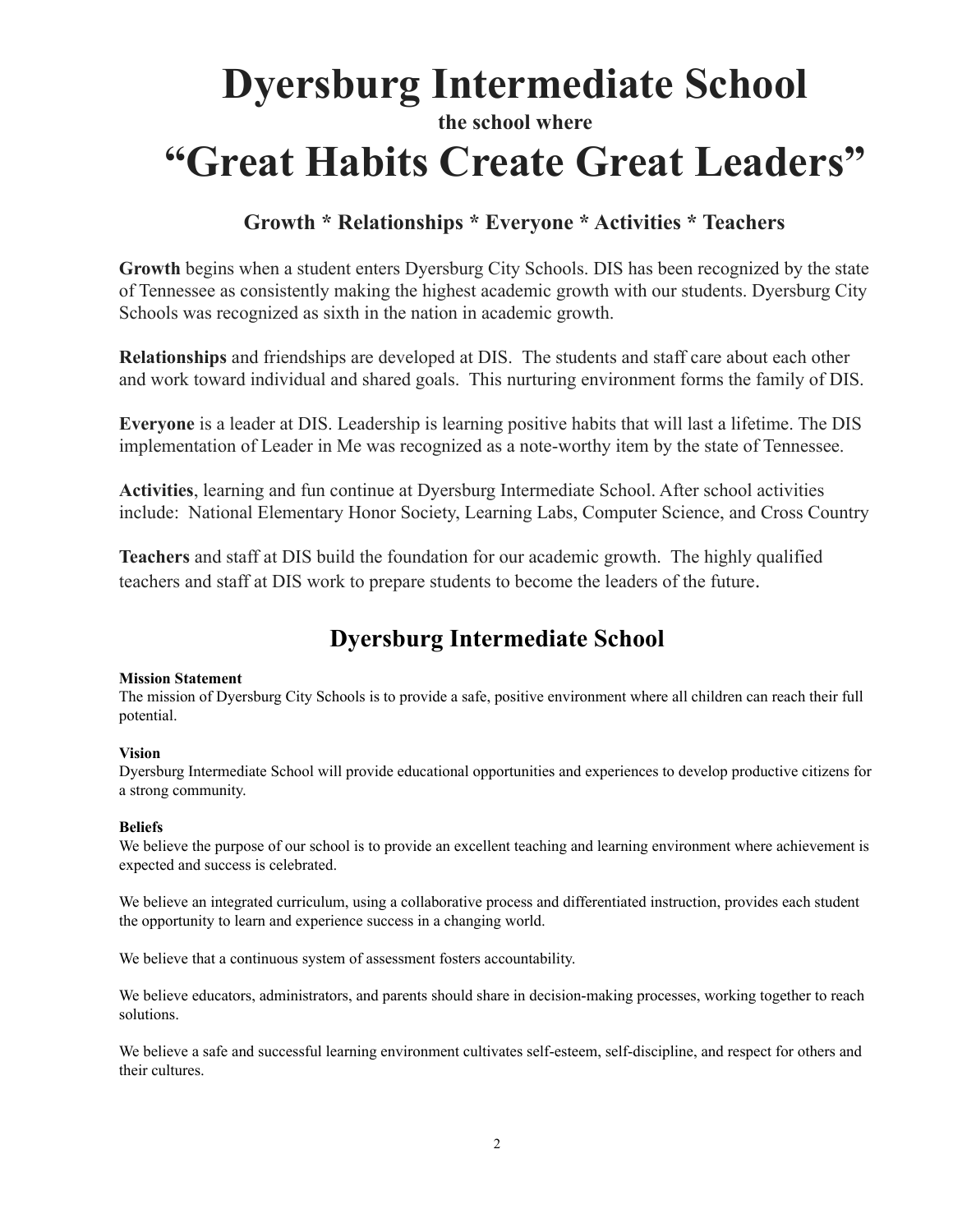

Dyersburg Intermediate School is on an exciting journey to help all of our students become leaders. The Leader in Me is Franklin Covey's whole school transformation process. It teaches 21<sup>st</sup> century leadership and life skills to K-12 students and creates a culture of student empowerment, based on the idea that every child can be a leader. *The Leader in Me* framework helps students learn how to become self-reliant; control their emotions; set and track goals; do their homework; prioritize their time; increase interpersonal skills, such as resolve conflicts and interact well with others; as well as help them develop the skills and self-confidence to lead their lives and succeed.

### **Seven Habits of Happy Kids**

**Habit 1: Be Proactive.** You're in charge. You're responsible for your results. You choose your actions, attitudes, and moods. You do not blame others for your wrong actions. You do the right thing without being asked, even when no one is looking.

**Habit 2: Begin with the End in Mind.** You plan ahead and set goals. You do things that have meaning and make a difference. You are an important part of your classroom and you contribute to your school and community. You look for ways to be a good citizen.

**Habit 3: Put First Things First.** You spend your time on things that are most important. You set priorities, make a schedule, and follow your plan. You are disciplined and organized.

**Habit 4: Think Win-Win.** You balance courage for getting what you want with consideration for what others want.

**Habit 5: Seek First to Understand, Then to Be Understood.** You listen to other people's ideas and feelings. You try to see things from their viewpoints. You listen to others without interrupting. You are confident in voicing your ideas. You look people in the eyes when talking.

**Habit 6: Synergize.** You value other people's strengths and learn from them. You seek out other people's ideas to solve problems because you know that by teaming with others, we can create better solutions that any one of us can alone. You are humble.

**Habit 7: Sharpen the Saw.** You take care of your body by eating right, exercising, and getting enough sleep. You learn in lots of ways and lots of places, not just at school. You find meaningful ways to help others.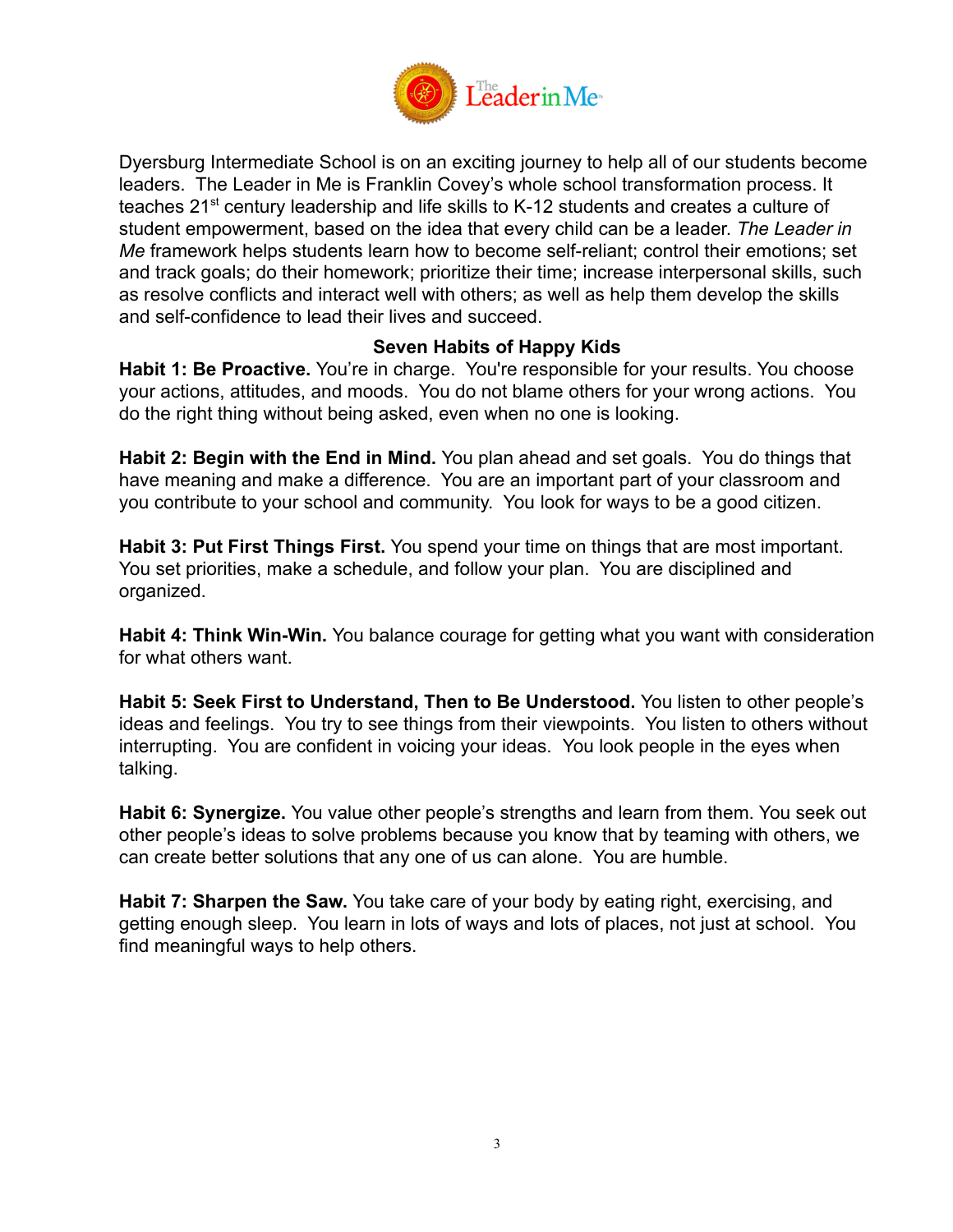Lenita Click – Principal Jake Nichols - Instructional Supervisor Jinnifer Baker - Secretary/Bookkeeper Amy McLaurin - Assistant Principal Sharon Grooms – Secretary/Attendance Clerk

| Amy McLaurin - Assistant Principal |                          | Sharon Grooms – Secretary/Attendance Clerk |
|------------------------------------|--------------------------|--------------------------------------------|
| <b>Third Grade</b>                 | <b>Fourth Grade</b>      | <b>Fifth Grade</b>                         |
| Morgan Burns                       | Kim Connell              | <b>Chasity Dishman</b>                     |
| Kristen Caldwell                   | Megan Golden             | Tina Hogue                                 |
| Ally Carlton                       | Amy Gregson              | Tina Joslin                                |
| Teresa Craig                       | Carolyn Smith            | Lauren Mathis                              |
| Lauren Eison                       | <b>Heather Thompson</b>  | Natasha McDonald                           |
| Rhonda Ferguson                    | <b>Joy Vick</b>          | Steffany McDonald                          |
| Tarah McPherson                    | Kendra Ward              | <b>Tara Pennington</b>                     |
| Lauren Newell                      | Tia Weeks                | Amanda Winegarden                          |
| <b>Hilliary Simpson</b>            | <b>Emily Widner</b>      |                                            |
| Sara Stephenson                    | <b>Stacey Williams</b>   |                                            |
| Hannah Waller                      |                          |                                            |
| Michelle Yarbrough                 |                          |                                            |
| <b>Discovery</b>                   | <b>Special Education</b> | <b>Auxiliary Personnel</b>                 |
| Sarah James-Art                    | Leslie Addison - Lead    | Vanessa Ahmad - Home School Advisor        |
| Thomas Arnold - P. E.              | Amanda Agnew             | Jamey Attaway - 5th grade Assistant        |
| Andrea Davis - Spanish             | <b>Ashley Durbin</b>     | Leslie Bates - Psychologist                |
| Brenda Gibson - Technology         | <b>Emily Sain</b>        | Kari Bernier - Librarian                   |
| Logan Hays - Music                 | Kelly Seaton             | Ollie Brown - ISS/Wellness                 |
| Hoyt Newsom - Wellness             | Amber Singleton          | Lisa Edington - Instructional Coach        |
| Zedna White - P.E.                 |                          | Ruthene Ezell - Family Resource/Truancy    |
|                                    |                          | Nickie Finch - Educational Assistant       |
| Cafeteria Staff                    | <b>Custodial Staff</b>   | Lindsey Ford - Interventionist             |
| Angela Phillips - Manager          | Darrell Holland - Lead   | Dena Howell - Special Education Asst.      |
| Tolanda Wallace - Asst. Mang.      | Kevin Bell               | Melissa Johnson - Interventionist          |
| Cyndi Cobb                         | Jonathan Futch           | Kristy Klinkhammer - Nurse                 |
| Jessica Hayes                      | Riva Hill                | Kristi Luckett - Special Education Asst.   |
| <b>Blanca Larrage</b>              | Angela Lucius            | Hoyt Newsom - ISS/Wellness                 |
| Connie Young                       | <b>Darrell Patton</b>    | Laura Nolen - Behavior Support             |
|                                    |                          | Aimee Putman - Interventionist             |
|                                    |                          | Angela Rood - ESL                          |
|                                    |                          | Sheree Scates - 4th grade Assistant        |
|                                    |                          | Lacey Wright - 3rd grade Assistant         |

#### **A. ENROLLMENT**

Students who remain in the Dyersburg City Schools are automatically re-enrolled each year. Parents of students new to the system may enroll children during the summer, on the first day of school, or when they move into the area.

#### **Entrance Requirements**

Students enrolling in the Dyersburg City Schools should be accompanied by a parent/guardian. Pertinent information, such as medical records, transfer papers, report cards, birth certificates, social security number and immunization records should be presented to school officials. Parents/Guardians of students must present school officials evidence of the student having completed the prior grade before a class placement will be made. Students entering school without sufficient testing information will be required to take a battery of achievement and basic skills tests before final placement will be made.

#### **Immunization Requirements**

All Children enrolling in school must present evidence of being properly immunized in accordance with the State Department of Health regulations. Required immunizations are diphtheria, whooping cough, tetanus, D.P.T. series, measles, rubella, polio, and mumps. All foreign-born children entering school for the first time must present evidence of freedom from infectious tuberculosis. Out-of-state students must have their immunization records verified by either the Dyer County Health Department or another health provider. These providers will grant either a permanent or a temporary immunization certificate to the student.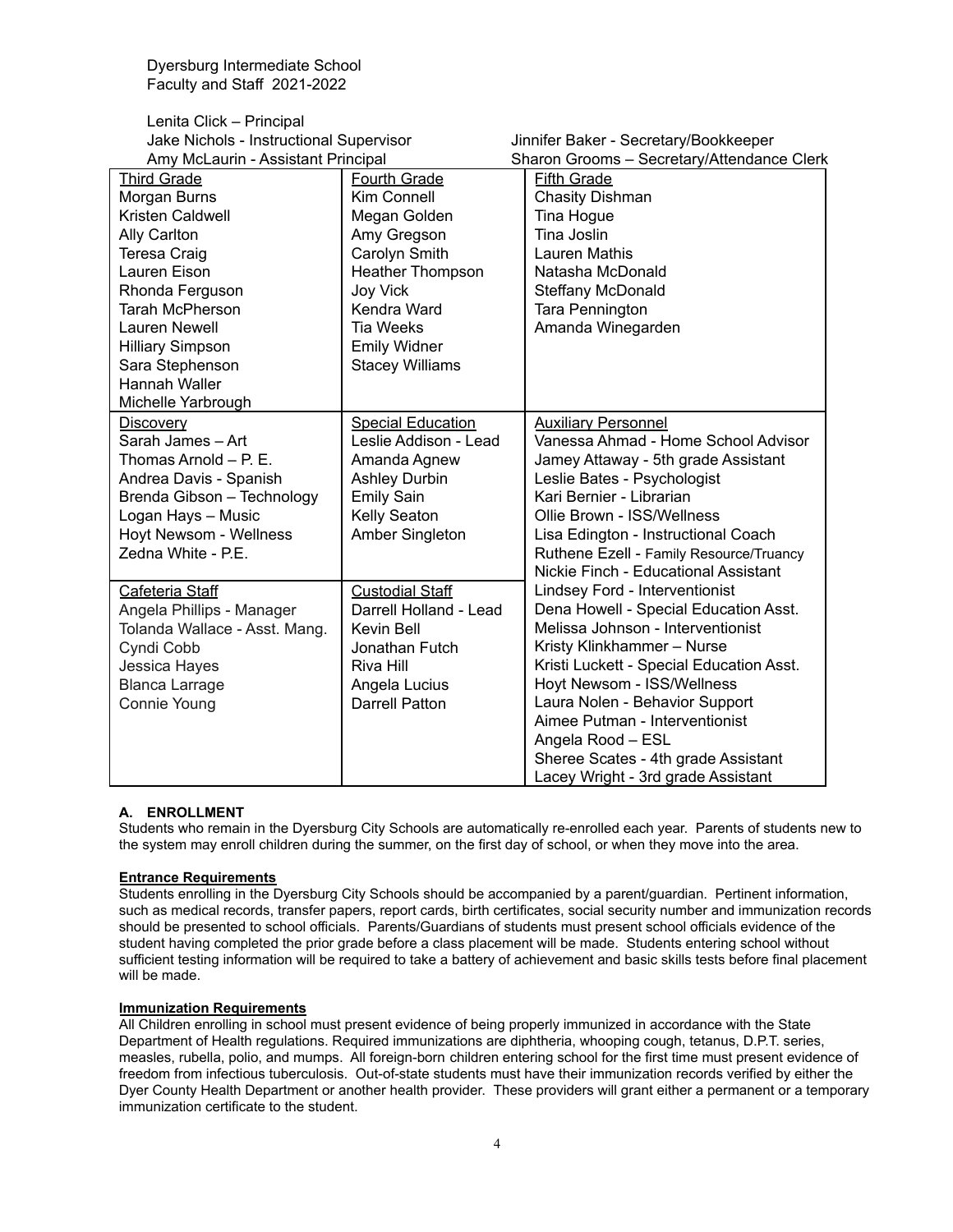#### **Physical Examination Requirements**

Evidence of a current medical examination must be presented to school officials upon enrollment.

#### **Transfers from Other Schools**

Students transferring from other schools must present proper transfer papers and meet other entrance requirements prior to enrollment. Students under suspension or expulsion from other school systems will not be enrolled in the Dyersburg City Schools.

#### **Tuition Students**

Students from outside Dyer County may be accepted as tuition students on a space available basis. Tuition for students from outside Dyer County is \$200 annually. Students moving their residences to the city will automatically assume city school student status. Out-of-state tuition is \$4,500 per year.

#### **Tuition Payments**

Annual payments must be made to the school office not later than student registration day. Payment of the full amount is encouraged; however, payments may be made in two equal installments with the second installment due on or before October 15<sup>th</sup> of the current school year. Students who have not paid tuition shall not be allowed to attend classes.

#### **Tuition Refunds**

Tuition students who become residents of the city or move from the city school in which they are enrolled will be refunded any unused portion of the tuition they have paid, on a prorated basis. Any parent/guardian or student who falsifies his/her residential address in order to avoid tuition payments shall not be permitted to enroll nor continue enrollment in the city schools.

#### **Fees**

No fees will be required for admission to Dyersburg Intermediate School. Some field trips taken during school hours may require a fee. Families who are on a free or reduced lunch program are exempt from fees for field trips by request.

#### **Non-Discrimination Policy Statement**

It is the policy of the Dyersburg City School System not to discriminate on the basis of sex. Race, national origin, creed, age, marital status, or disability in its educational programs, activities, or employment policies as required by Title VI and Title VII of the Civil Rights Act, Title IX of the 1972 Educational Amendments and Section 504 of the Federal Rehabilitation Act of 1973. Inquiries regarding compliance with Title VI and IX Coordinator at the Dyersburg City School System's Central Office.

*If you have questions or problems with providing the above information, please see the school principal.*

#### **B. SCHOOL PROCEDURES**

#### **Hours**

School hours are 8:00 A.M. until 3:00 P.M. daily. Students are expected to be present from 8:00 A.M. until 3:00 P.M. daily. The building will be open each morning at 7:00 and will close each afternoon at 3:45. The school will not be responsible for children left before 7:00 A.M. or after 3:45 P.M. unless these children are properly enrolled in the ESP program. The ESP program will open for children each day at 6:00 A.M. and close at 6:00 P.M.. If a student is left at school after school hours, school staff may contact the Dyersburg Police Department and the Department of Children Services. The student will then be transported to the McDowell Center for Children.

#### **Arrival**

Students should arrive soon enough each day to be on time for the beginning of school.

#### **ESP opens at 6:00 AM for registered students.**

#### **The Tibbs Street entrance opens at 7:00 am**

#### **The Phillips Street entrance is open from 7:47-8:00 am.**

The first bell of the day will ring at 7:47 signaling the time for all students to report to their homeroom. Students arriving prior to 7:47 must report to the gymnasium or cafeteria.. Classes begin at 8:00. Students arriving after 8:00 are tardy and a parent/guardian must sign-in the student in the main office on Tibbs Street.

#### **Departure**

The school day ends at 3:00 pm. Students departing prior to 3:00 pm must be signed-out by an authorized parent/guardian or his/her designee. Adults are required to present a state issued ID prior to leaving with a student. Bells will ring for dismissal of students on the following schedule:

 $2:55$  1st Run bus riders

3:00 Car-riders, walkers, bike-riders & ESP

3:10 2<sup>nd</sup> Run bus riders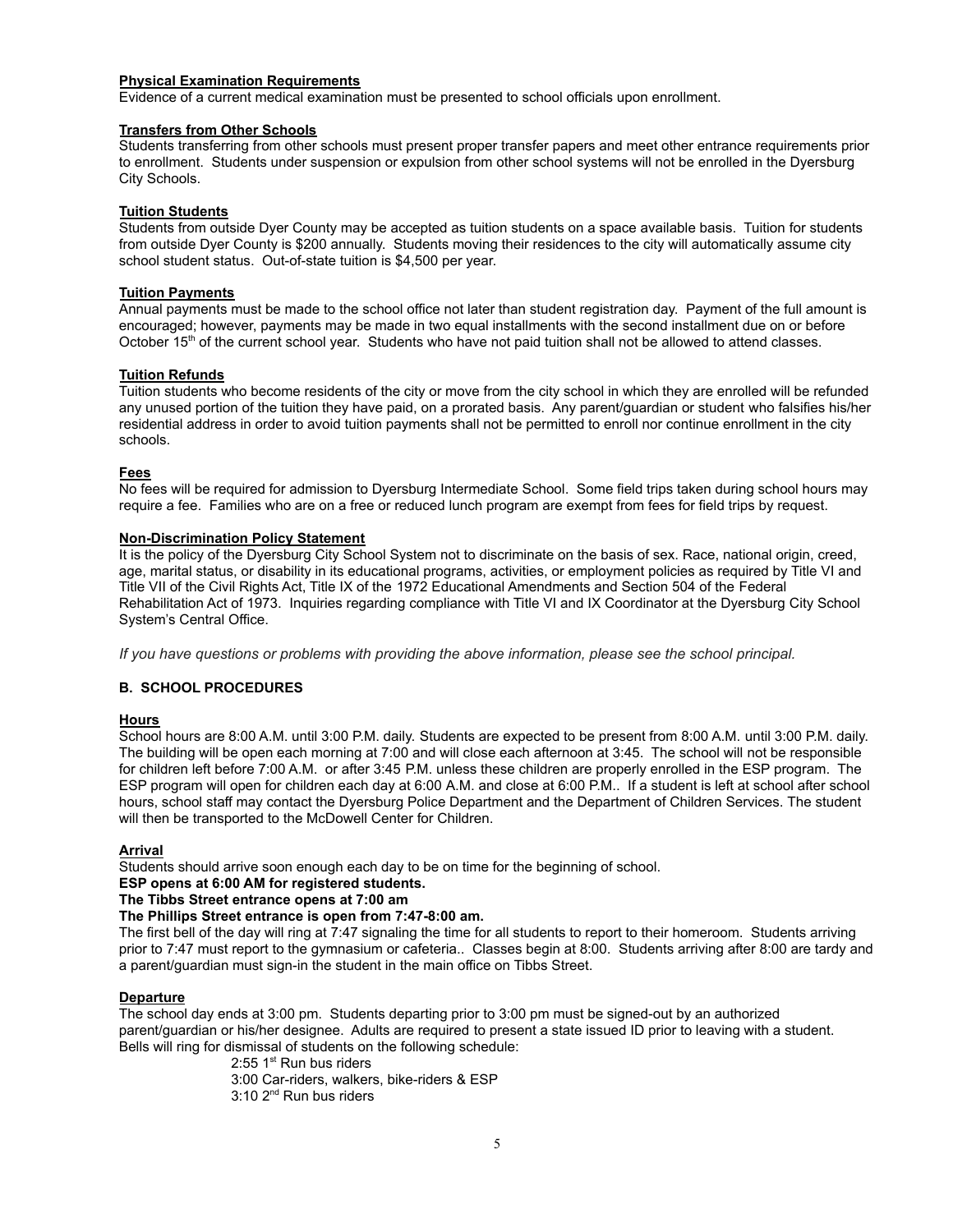Afternoon pickup for car-riders begins at 3:00 p.m.

- 3rd Grade students should report to the Phillips Street side of the building.
- 4th & 5th Grade students should report to the Tibbs Street side of the building.
- If a 4th or 5th grade student has a sibling in the 3rd grade, both students should be picked up on the Phillips Street side of the building.

For student safety it is imperative that students not be in areas other than their assigned pickup points. Non-compliance may result in disciplinary action.

#### ★ **Visiting School**

A person will need to provide a government-issued ID (driver's license, state ID), for the office personnel to scan prior to entering the building. A badge will be given to a visitor that will show that person has gone through the office and has received clearance. All information must be up-to-date in the school electronic information system.

#### ★ **Bus Transportation**

Busing will be provided for school students who live within the city limits. Students who ride buses are required to observe all school rules of behavior, bus rules and established safety precautions. The students are under the supervision and control of the bus driver while on the bus and all reasonable directions should be followed. Continuous audio and video monitoring may occur. The bus driver, supervisor, or school principal may assign seating. Students that misbehave are subject to the standard discipline procedures. A student may be denied the privilege of riding the bus by the principal if the behavior is such as to cause a serious disruption on the bus or if the actions endanger the safety or well being of other students. A complete list of bus conduct expectations is on the Dyersburg City Schools website at [www.dyersburgcityschools.org](http://www.dyersburgcityschools.org)

Parents/Guardians are responsible for their child's care, custody, supervision, and control until the child boards the bus and upon return, when the child leaves the bus. Bus students must ride to the same address each day. Any changes must be with written permission of the school principal/designee.

Bus routes are in the school office and office personnel can answer certain questions. Further questions about bus schedules should be referred to the Dyer County Bus Shop at 731-285-5852.

#### **Transportation Safety Concerns**

To report unsafe driving of a Dyer County School Bus, please contact Allen Cook, Director of Transportation, at 731-285-5852 or acook@dyercs.net. Please have the following information for the report: bus number, location of the incident, the time of the incident, name and contact number of the person making the report.

#### ★ **Parent – Teacher Conferences**

Parent-teacher conferences are a part of the regular program and are scheduled for September 2021 and February 2022. Parent-teacher conferences may be held at any time during the year on a pre-arranged basis. Please call the school office to schedule an appointment.

#### **Homeless Children**

To be eligible for McKinney-Vento funds, the school must provide written notice at the time any child seeks enrollment in the school, and at least twice annually while the child is enrolled in the school, to the parent or guardian or unaccompanied youth that, shall be signed by the parent or guardian or unaccompanied youth; that sets forth the general rights provided; and specifically states:

- ❏ the choice of schools homeless children are eligible to attend;
- ❏ that no homeless child is required to attend a separate school for homeless children
- ❏ that homeless children shall be provided comparable services, including transportation services, educational services, and meals; and
- ❏ that homeless children should not be stigmatized by school personnel

The Dyersburg Intermediate School Family and Community Involvement Plan is based on a framework through which families, educators, and communities can work together to improve teaching and learning. Our plan involves flexibility, addresses local needs, and builds parents' capacity to improve their own children's academic achievements. Written copies of the plan are available in the school office by request.

#### **Parent – Teacher Organizations**

Parents are encouraged to be active in the Dyersburg Intermediate Association, attend the meetings at the school, and participate in the events that involve the D.I.A. Prior to D.I.A. events, students will bring home a notice of the event.

#### **Supplies**

Complete student supply packages are available during the First Day of School activities for \$25.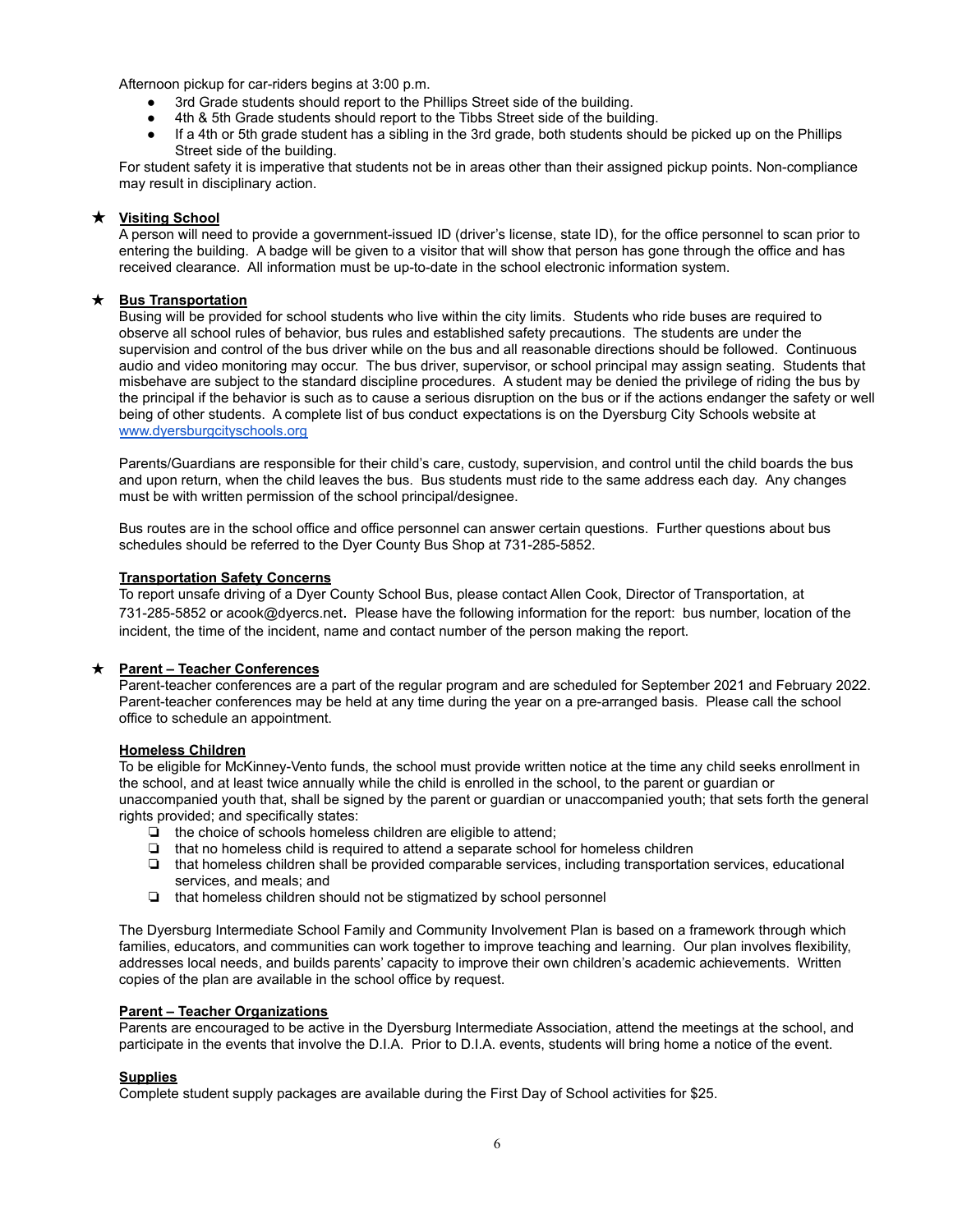#### **Emergency Drills**

Periodic fire, earthquake, severe weather and intruder drills will be held throughout the year. During such drills, teachers will supervise movement of students to a safe location. Students are expected to follow all directions during these drills.

#### **DISRUPTIVE DEVICES: Phones, Watches, Toys, Electronic Games and Cash**

Students are permitted to use the school phones with the permission of teachers or school personnel. Student cell phone use is prohibited during school hours. If a student brings a phone to school, it should remain off and unseen from 8:00-3:00. If noticed, the device will be taken up and kept in the office until the parent/guardian picks it up. With the second offense, the device will be confiscated for the remainder of the nine-week grading period. Devices will be returned to a parent after a payment of a \$20 fine after the second offense. Fines are doubled with subsequent misuses. Toys, cards, electronic games, etc. and large amounts of cash (greater than \$20) are not permitted at school. If brought, it will be taken up and kept in the office until a parent/guardian picks them up.

#### **Class Parties/Birthday Parties**

School-wide parties are held before the winter break and at the end of the school year. No other holiday parties are held. Birthday parties may be held with permission of the homeroom teacher, if scheduled in advance. Any food brought to the school must be in commercially prepared and packaged, individually wrapped packages; such as, Hostess Cakes, Little Debbie Snacks, packs of cookies, etc.

#### **Traffic and Parking**

**The Tibbs Street entrance will be the only entrance into the building for non-ESP students from 7:00 am until 7:47 am. At 7:47 am the Phillips Street entrance will open for students until 8:00 am.** Visitor parking is permitted in any empty parking spaces in the Phillips Street Parking lot and the Tibbs Street Parking lot. Parking is not permitted in the bus lane at the front of the school from 7:00 am until 5:00 pm to allow for emergency vehicles, buses that arrive during the day with special needs students, buses for field trips and buses that arrive late in the day to transport students involved in after-school programs. Students may be dropped off at the Tibbs Street entrance beginning at 7:00 a.m. Students may be dropped off at the Phillips Street entrance beginning at 7:45 a.m. Tibbs Street is a ONE-WAY street from 7:30am – 8:30am and from 2:30pm – 3:30pm.

Afternoon pickup for car-riders begins at 3:00 p.m.

- 3rd Grade students should report to the Phillips Street side of the building.
- 4th & 5th Grade students should report to the Tibbs Street side of the building.
- If a 4th or 5th grade student has a sibling in the 3rd grade, both students should be picked up on the Phillips Street side of the building.

For student safety it is imperative that students not be in areas other than their assigned pickup points. Non-compliance may result in disciplinary action.

#### **C. FOOD SERVICES**

#### **School Nutrition Program**

Dyersburg Intermediate School Cafeteria participates in the National School Lunch and Breakfast Programs. Breakfast is available from 7:45 - 8:00 am. Students will pick up their breakfast in their hallway as they go to class. They will eat their complimentary breakfast in the classroom during the morning routine.

#### **Meal Payment**

All students will receive a **FREE** breakfast and lunch meal for the 2021-2022 school year. However, we will still be collecting free and reduced price meal forms. It is very important that you still complete the form as it may qualify you for other programs (ex. PEBT benefits). To approve your family application correctly, it is important to list ALL household members and accurate income information on the application. Applications are available in the school office, the cafeteria, Dyersburg City Schools Central Office, 509 Lake Road and online at [www.lunchapplication.com.](http://www.lunchapplication.com/)

We encourage parents to send money on a weekly or monthly basis if you would like for your child to be allowed to buy extra items. We also offer a secure online payment system, [www.k12paymentcenter.com.](http://www.k12paymentcenter.com/) We strongly encourage you to utilize this system for student payments. A la carte purchases such as ice cream and extra juice/milk and fruit are only allowed when students have money in their lunch account.

Commercially prepared food is NOT permitted in the cafeteria. Carbonated drinks are not permitted in the cafeteria. Students may only bring food items to the cafeteria as part of a packed lunch. Menus are prepared in advance. We will attempt to send a monthly menu home with each student. Menus will be posted on the school website.

#### ★ **Visitor lunches with students** Visitors are not permitted at this time.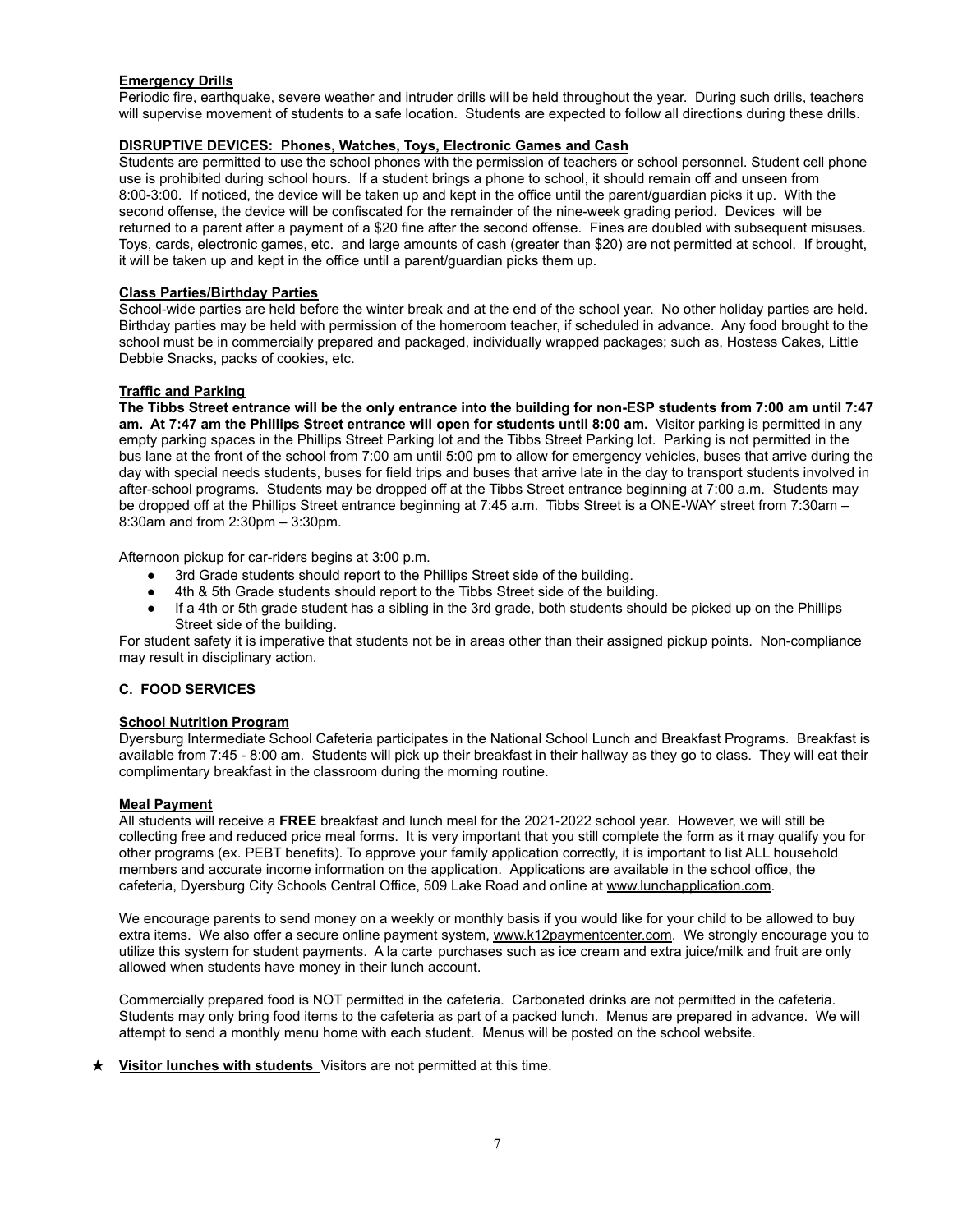#### **D. DRESS CODE**

#### **Student Dress Code**

Students shall dress in a clean, neat and modest manner so as not to distract or interfere with the operation of the school.

#### **Shirts:**

- One solid color: black, gold, white, or gray.
- Collared (polo, button-up dress shirt, turtle-neck), with appropriate buttons to the top of the garment.
- Shirts must have sleeves.
- Single color black, gold, white or gray undergarments may be worn.
- No pictures or print on shirts. Material should not be sheer or see-through.
- Males should tuck-in shirts. Girls are not required to tuck-in shirts.
- There should be no gaps between shirt and pants when sitting.

#### **Pants, Shorts, Capris:**

- Solid color blue denim jeans or black denim jeans may be worn, with no pictures or print
- Black, khaki, navy or gray pants may be worn, with no pictures or print
- Jeans and pants may not have rips, tears, lace, beads or other embellishments
- Shorts (same colors as noted above) must be close to the top of the knee when standing
- Tights and leggings may not be worn as pants
- If males wear pants that have belt loops, a belt must be worn

#### **Skirts, Dresses:**

- Dresses must have collars.
- Dresses and skirts must be the same colors as pants (black, khaki, navy, gray, blue or black denim) with no pictures or print
- Hemline of dresses and skirts must be at the top of the knee when standing

#### **General:**

- Coats, jackets and headwear worn in cold weather must be removed upon arrival.
- Coats and jackets worn in cold weather are not required to be the same colors as shirts above. Coats and jackets may not be worn during the school day.
- Light jackets and sweaters worn during the school day, must be the same colors as shirts above, with no pictures or print.
- Plain black, gold, white sweatshirts or school sweatshirts (pull over or zip up) may be worn over an approved collared shirt. Sweatshirts should not have an attached hood.
- Headbands must be solid colors of black, gold, gray or white.

#### **Footwear:**

● Students will wear shoes that have an attached and stable front and back. No flip-flops, house shoes or shoe skates.

#### **Earrings, Jewelry:**

● Earrings or other piercings are not permitted with the following exception: a student may wear up to two pairs of earrings (in ear) that are not distracting or present safety issues.

**Special Days** are set aside by the school administration to allow variation in the dress codes, such as spirit day or picture day. Dates will be announced and all clothing must be appropriate as defined by the principal on those days.

Other items determined by the school leadership team to be distracting to educational environment are prohibited

Students who transfer into DCS during the year and cannot adhere to dress-code immediately may submit a request to the school principal upon admission to school for assistance. No student's appearance should distract from or in any way disrupt the educational process. Parents who do not wish for their children to wear standardized dress because of religious beliefs or medical reasons must submit their reasons in writing to the school principal.

A collared shirt shall be the top layer of clothing worn to the cafeteria for lunch.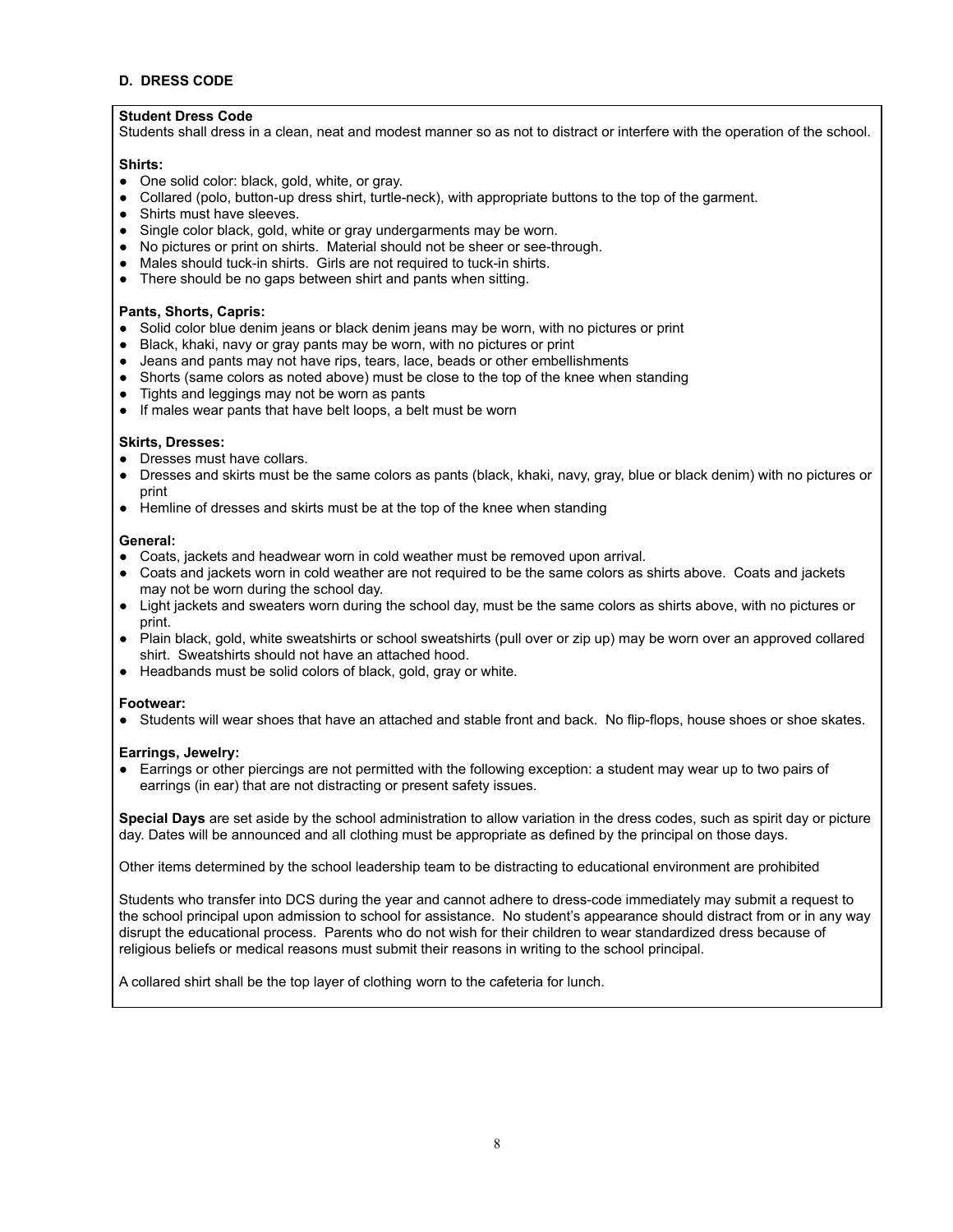#### **E. STUDENT HEALTH**

#### **School Health Screenings**

Throughout the school year, health screenings (height, weight, blood pressure, vision, hearing, and scoliosis) will be provided to students in designated grades. Trained school personnel will provide these screenings with strict adherence to the confidentiality of each student. Each parent will be notified in writing of the results of these screenings. A form listing the results will advise you if you need to take your child to your healthcare provider. (This form is often called a "referral".) If you have questions or need help making an appointment, contact the School Nurse at your child's school. **\*If you do not want your child to participate in these health screenings, contact the school office.**

#### **Accidents and First Aid**

School personnel are authorized to administer first aid, only for minor injuries occurring in school or on the school campus. Parents are encouraged to provide the school accurate telephone and address information, as well as the name of the child's doctor. It is vital that each child's registration card be filled out properly during registration. Students will only be released to persons listed on the registration card. The school nurse will be available on a regular basis.

#### **Contagious Disease**

No student will be denied an education solely because of a communicable disease. Parents or guardians of infected students shall inform appropriate school officials of the infection so that proper precautions shall be taken. If the disease may endanger himself/herself or other individuals, the principal shall assign the student to an alternative setting and/or exclude the student from school until certification is obtained from a physician or the County Health Department stating that the disease is no longer communicable.

#### **Dispensing of Medicine**

Students who need to take medicine at school will be required to present a form that has been completed by the health care provider and signed by the parent/guardian prior to any medication being given. Medications will only be stored and given in the school nurse's office. Forms will be available in the school office. Changes in medications will require completion of a new form. The parent or a legal guardian should transport medicine to and from school, not students.

If under exceptional circumstances a child is required to take non-prescription medication during school hours, only the principal or the principal's designee will assist in self-administration of the medication. Written instructions signed by the parent are required. The parent or a legal guardian should transport medicine to and from school, not students.

#### **Allergies - No Peanuts, No Fish**

Dyersburg Intermediate School will follow the Emergency Allergy Response Plan. The plan shall include measures to reduce exposure to allergens and procedures to treat allergic reactions. Components of the plan shall include, but are not limited to, education and training of personnel, record keeping/documentation, development and reviews of the allergy action plan and protocols for classrooms and cafeterias that include strategies to reduce exposure to allergens.

#### **Health Education**

A health-care professional will present the "Growing-Up" curriculum to  $5<sup>th</sup>$  grade students during the first semester of this school year. Parent/guardian permission notice will be sent home prior to the presentation of this material to students.

#### **Homebound Program**

Students expected to miss school for ten or more consecutive school days because of an accident or illness will qualify for homebound instruction upon verification by a physician.

#### **Reporting Physical/Sexual Child Abuse and Neglect**

School personnel are required by law to be alert for any evidence of child abuse or neglect and to report such information to the proper authorities. Any person having knowledge of or called upon to render aid to any child who is suffering from or has sustained any wound, injury, disability, or mental condition which is of such a nature to reasonably indicate that it has been caused by brutality, abuse or neglect, or which on the basis of available information, reasonably appears to have been caused by brutality, abuse or neglect, shall report such harm immediately by phone or otherwise. The report shall be made to the judge having juvenile jurisdiction of the county or Department of Human Services or to the office of the chief law-enforcement official (TCA 37-1-403-411). The report shall include the child's name, parents', name and address, the nature and extent of the abuse or neglect. The person reporting shall be immune from liability and his/her identity shall remain confidential except when the juvenile court determines otherwise.

#### **Face Coverings**

★ Masks are items of personal protective equipment that cover the nose and mouth. It may be a cloth or surgical mask. Any cloth mask must adhere to the school's dress code shirt colors of black, gold, gray or white. and be solid in color with no designs or wording other than the Trojan D or Trojan Mascot. Surgical/medical masks do not have to adhere to these color guidelines. but cannot be decorated in any way. Face shields may be worn in place of or in addition to a mask.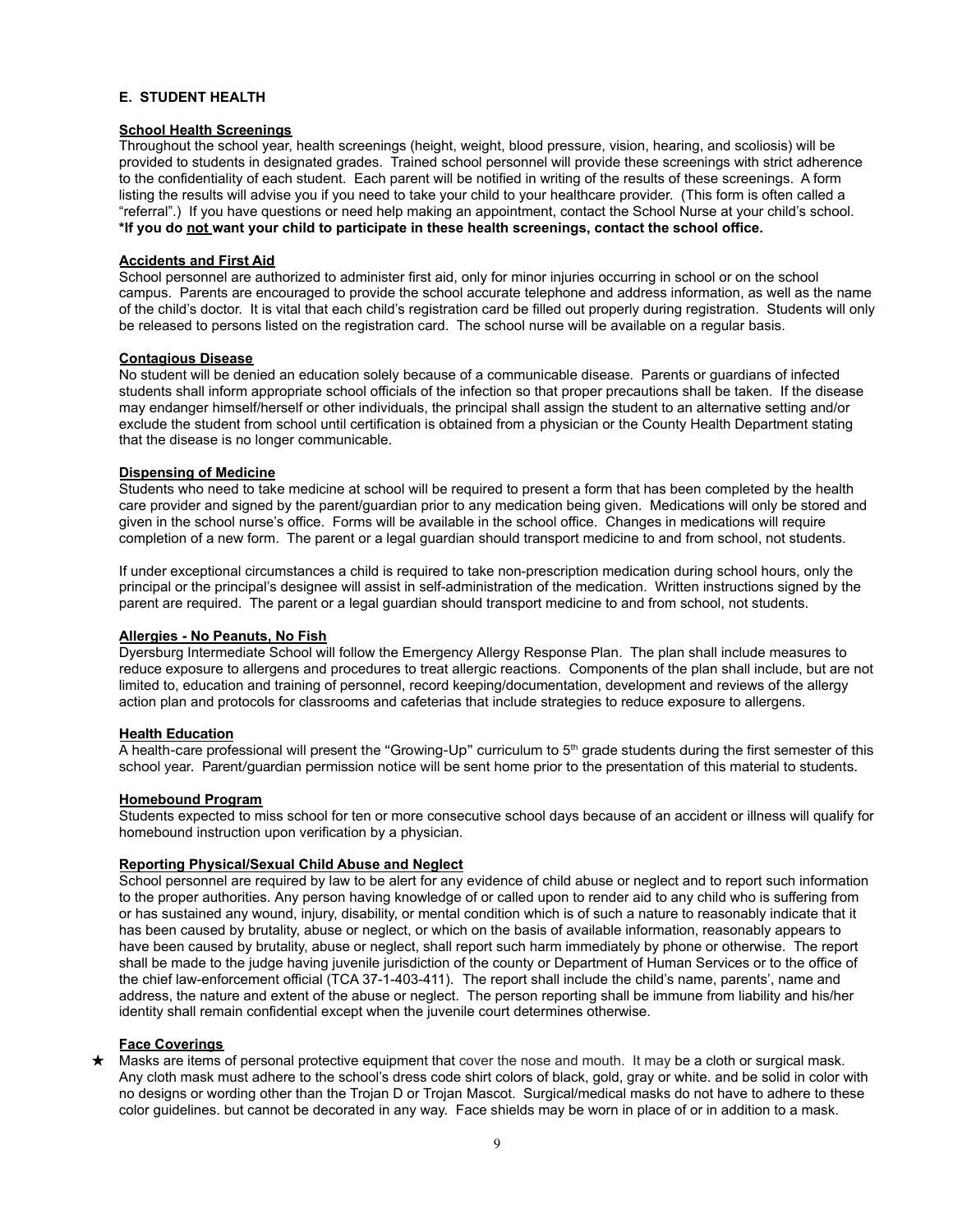#### **F. ACADEMICS**

#### **Grading and Reporting**

Student progress reports shall be provided every nine-weeks during the school year. **Electronically generated** report cards will be sent home at the end of each nine weeks grading period. Progress reports will be sent home between report card periods for all students. Report cards **and progress reports** must be signed by the child's parent or guardian and returned to the school **the following day**.

#### **Grading Scale**

|  | $A = 93 - 100$ | $B = 85-92$ | $C = 75-84$ | $D = 70-74$ | $F = Below 70$ |
|--|----------------|-------------|-------------|-------------|----------------|
|--|----------------|-------------|-------------|-------------|----------------|

#### **Academic Awards**

Golden Honor Roll status is achieved by earning all A's on the report card. Honor Roll status is achieved by earning A's and no more than two B's on the report card. Other awards given will include Big D, Citizenship, Terrific Kid, Good Cookie, and Principal's Award. Honors Programs are held at the end of each grading period. Awards for AR and AM are presented at the end of the school year.

Fifth grade students may earn the President's Award for Academic Excellence. This award is presented at the honors program at the end of the student's 5<sup>th</sup> grade year. The qualifications are:

- have a Grade Point Average of an A starting in fourth grade
- achieve in the 85<sup>th</sup> percentile or higher in math or reading on standardized achievement tests starting in fourth grade.
- earn Satisfactory conduct starting in fourth grade.

#### **Promotion and Retention**

The following factors shall be considered in making a decision on promotion and retention:

- 1. Students shall have mastered essential skills sufficiently to ensure the likelihood of success at the next grade level.
- 2. Students who have been identified as having special problems, including high risk students and others with special needs, shall be given special consideration. Placement of students with IEPs shall be determined by the M-Team.
- 3. Use of conditional promotion, remedial summer programs, assignment to transitional classes, and other approaches to meeting the needs of students shall be given consideration.
- 4. Attendance shall become a relevant factor when excessive absenteeism becomes an educational problem.
- 5. Retention shall not be used as a disciplinary measure.
- 6. Except under unusual circumstances, students shall not be retained more than once in the same grade.
- 7. Retention shall be considered more appropriate in grades K-3.
- 8. TN law states that 3rd grade students must demonstrate proficiency prior to promotion to the next grade level.

#### **Social Promotion**

A student may be socially promoted in the following circumstances:

- Retention is ineffective as an academic intervention.
- The retained student would be stigmatized because he/she is older, larger and more socially mature than other children in the classroom.
- Other factors are considered on a case-by-case basis.

Social promotion shall be noted on the cumulative record and the report card.

#### **Appeals**

The law clearly authorizes the local board through its officers and employees to assign children, not only to school, but also to grades, classes or courses of study within the school TCA 49-6-3101f):49-6-3102 et seq).

#### **After Retention**

The school system will provide a retained student an appropriate instructional program to prevent a repetition of the same instructional program in which the student has been unsuccessful.

#### **Special Skills Instruction**

|                           |         |              | Each student receives daily enrichment instruction. These classes are called Discovery Classes at D.I.S.      |  |
|---------------------------|---------|--------------|---------------------------------------------------------------------------------------------------------------|--|
| Art                       | Music   | Wellness     | Technoloav                                                                                                    |  |
| <b>Physical Education</b> | Spanish | I Ife skills |                                                                                                               |  |
|                           |         |              | Special education programs, speech therapy, tutoring, and counseling services are also available to students. |  |

#### ★ **Before/After-school Instruction**

DIS operates a before and after school instruction program called Learning Labs. The classes meet from 7:00 – 7:45 a.m. Monday through Friday and 3:15 – 4:15 p.m. Monday through Wednesday. The program includes instruction in Reading and Math and enrichment classes. Students are provided daily snacks. Consolidated bus transportation is available. Discipline procedures during this before / after school time follow that of the regular school day. The DIS Library is open Tuesday, Wednesday and Thursday from 7:15 - 7:45.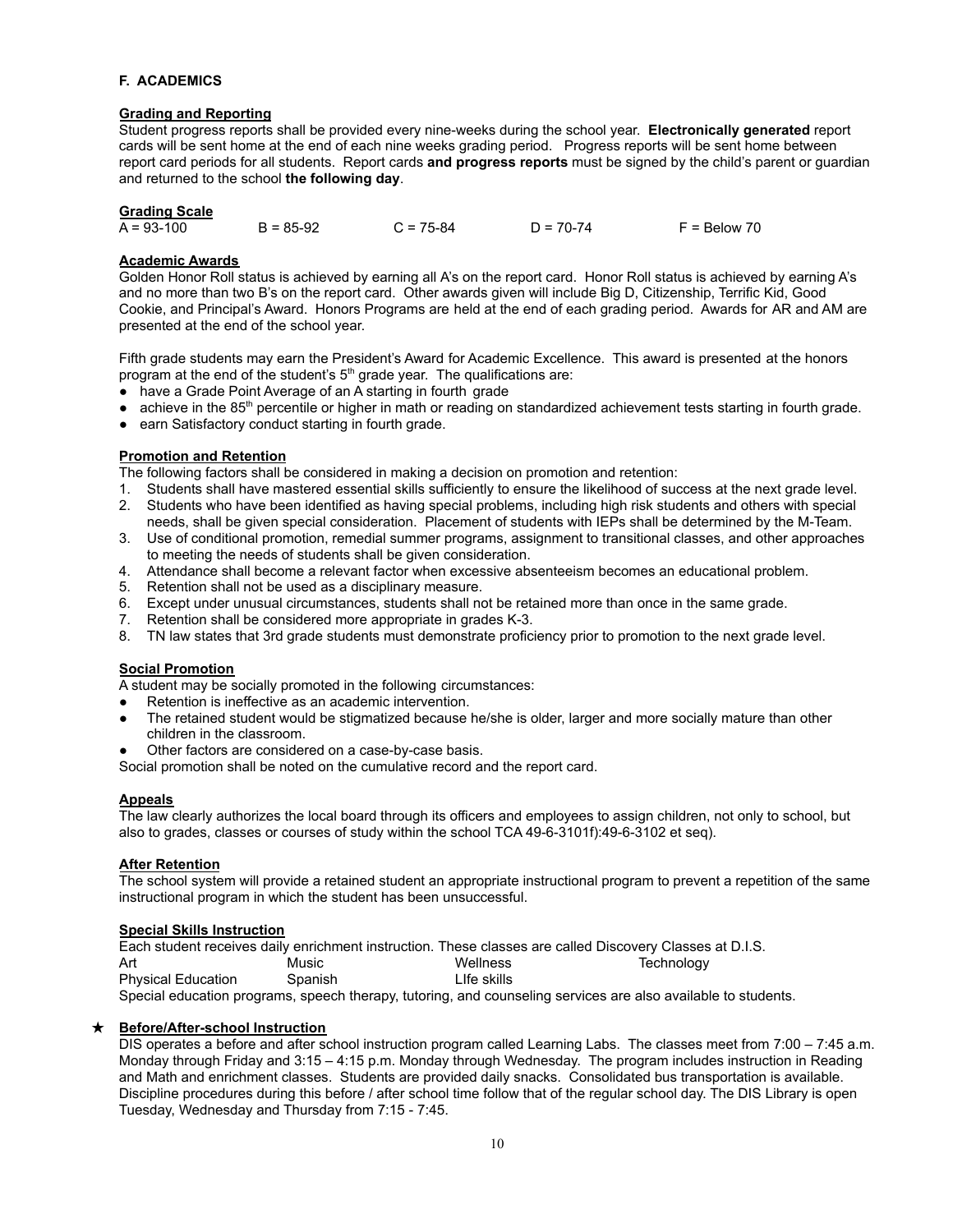#### **G. ATTENDANCE**

#### **Attendance Policy**

- Dyersburg City Schools defines a student who misses 15 days of the school calendar as **Excessively Absent.** Absences counted as being excessively absent include the following types of absences: Excused, Unexcused, out-of-school suspension and expulsion. All student's absences count toward being Excessively Absent, whether they are excused or unexcused. In-school suspension and school sponsored field trips are not considered being absent from school.
- A child that becomes classified as Excessively Absent shall be required to have a doctor's excuse/note to receive an excused absence. The Excessively Absent classification and subsequent excuse procedure shall continue for the remainder of the current year and the next school year. However, parents/guardians shall send notes when students are absent for documentation purposes.
- Students shall be removed from the Excessively Absent list the following year they miss fewer than 15 days.
- If a student transfers into Dyersburg City Schools, then a student's attendance record from the transferring school(s) or placement(s) will count toward being Excessively Absent for the current school year.
- A parent may appeal the decision of their child being considered Excessively Absent due to extenuating circumstances, which may include, but is not limited to, extended hospitalization or military deployment of a parent. A written letter of appeal stating the reasons for absences shall be sent to the principal of the child's school. The principal shall evaluate the child's attendance record, render a decision, and respond in writing to the parent within 10 school days of the appeal. If the principal grants the appeal, then the child will be removed from the Excessively Absent list.
- Individual schools may impose other penalties for students that are classified as Chronically Absent.
- Tennessee law requires that each child between the ages of seven and eighteen must attend school. Any student who is absent from school must provide, upon his/her return to school, a written excuse signed by the parent/guardian. After 10 absences, a written statement from a doctor is required. The principal shall have the authority to refer any student with five or more unexcused absences to the Attendance Supervisor. Teachers, staff, and parents may also reference the Dyersburg City Board of Education Attendance Policy.

#### **Tardies**

Students who arrive at school after 8:00 AM are tardy and are required to be signed-in by a parent/guardian and receive an "admit to class' slip. Excessive tardies will be reported to the Dyersburg City School's truancy officer.

#### **Excused Absences**

The principal/s or their designee has the authority to excuse students when absent under the following conditions:

- 1. Illness of a student
- 2. Doctor or dental appointment
- 3. Death or serious illness or injury in the student's immediate family
- 4. Emergencies requiring the student's presence at home
- 5. Special recognized religious holidays regularly observed by persons of their faith
- 6. Legal court summons, not as a result of the student's misconduct
- 7. Others at the discretion of the principal

These absences will count toward a student being Excessively Absent.

#### **Explained Absences**

Absences for good and valid reasons not cited above may be classified as EXPLAINED ABSENCES by the principal/s or their designee. Except in cases of extenuating circumstances, prior approval should be granted through the office for such absences. These absences will count toward a student being Excessively Absent.

#### **Unexcused Absences**

Absences resulting from truancy, out of school suspensions, or other reasons not cited above shall be classified as an unexcused absence. These absences will count toward a student being Excessively Absent.

#### **Makeup Work**

- 1. Students with excused absences shall have the opportunity to make up missed work however; it is the student's responsibility for contacting the teacher and arranging for makeup work in each class.
- 2. Students with explained absences shall have the opportunity to make up missed work; however, it is the student's responsibility for contacting the teacher and arranging for makeup work in each class.
- 3. The teacher will not be required to give assistance to students with unexcused absences.
- 4. Credit or grades MAY or MAY NOT be allowed during the period of unexcused absences.
- 5. When absences occur near the close of the school year, promotion will be withheld until the teacher and the principal have made certain that all class work and tests have been satisfactorily completed.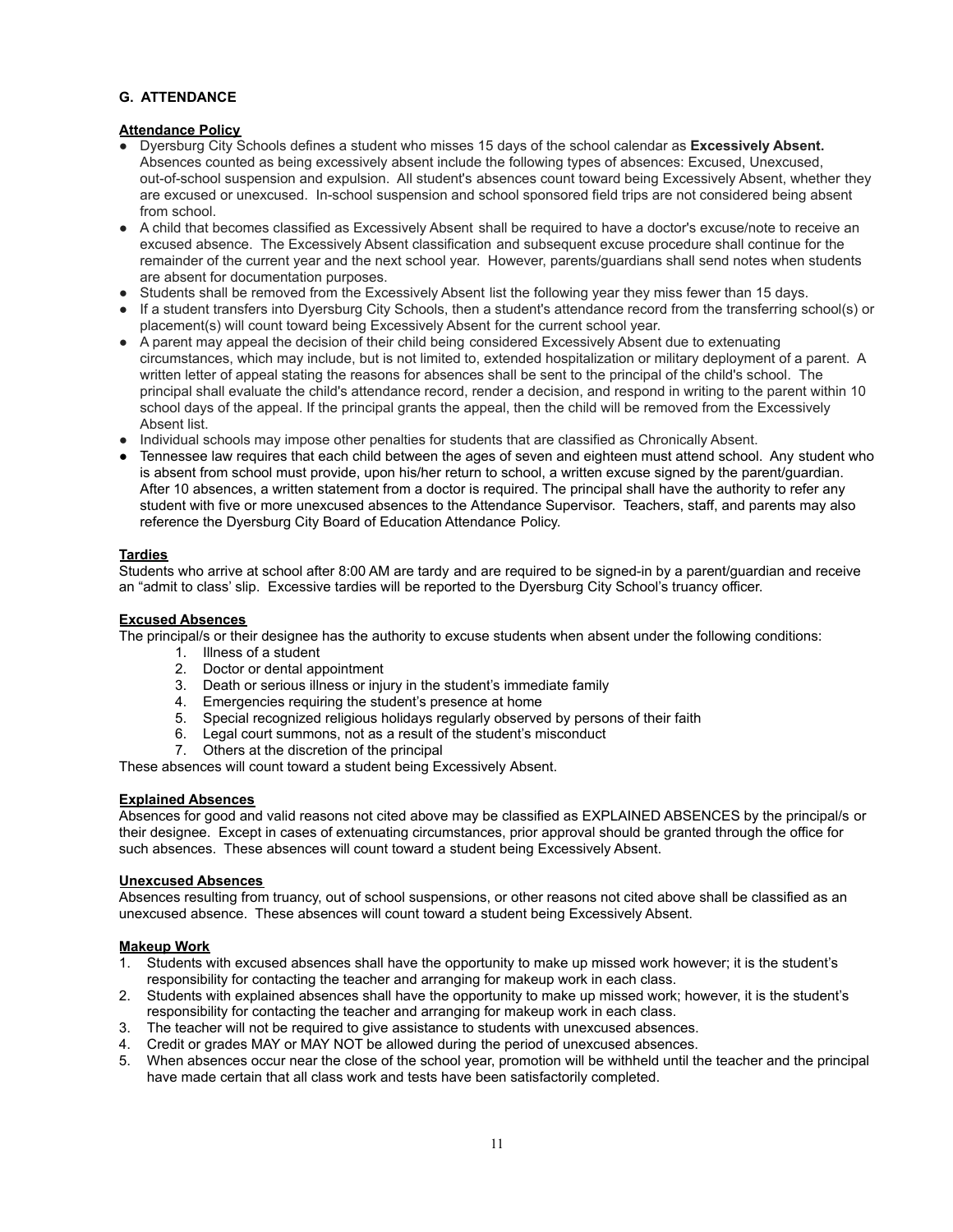#### **Truancy**

Disciplinary action shall be taken in all cases of truancy. Families will be notified when a student misses three, five, ten, and/or fifteen days of the school year.

#### **Leaving Campus**

Parents/guardians are required to sign students out through the principal's office when leaving school early. Regular dismissal time is 3:00 P.M. Written parental permission is required before students will be allowed to leave the campus with any person other than who is considered normal for that child and that person must have a photo I.D.. Excessive tardies or early check-outs may be reported to the Dyersburg City School's truancy officer.

#### **School Closings**

When schools must be closed due to inclement weather, the superintendent will notify the news media as soon as possible. Should conditions require that students be dismissed early during the day, parents may be assured that sufficient supervision will be provided for those students who remain until the end of the day.

#### **G. MISCELLANEOUS**

- A moment of silence is required at the beginning of each school day (TCA 49-6-104).
- The "National Motto in the Classroom Act" became Tennessee Law in 2018, which requires each school to display the national motto, "In God We Trust," in a prominent location at each school. TN SB 2661
- Students are not allowed to sell items at school except as approved by school officials.
- ★ All visitors are required to report to the office of the principal and sign in. A badge identifying visitors must be worn throughout each visitor's stay in the building. These badges can be picked up and dropped off at the school office.
- Students who are unable to attend school shall not participate in extracurricular activities that day, except in the case of death of a family member or other unavoidable circumstances. The principal must approve the participation.
- Lockers are available for students in grades 4 and 5. Combination locks are permitted only when a written copy of the combination is placed on file in the principal office or homeroom teacher. Key locks are not permitted. Student lockers are school property and are subject to search. Any modifications made to the locker must be easily removable and cleaned at the end of the school year.
- Students are encouraged to clearly mark all belongings.
- Students are not allowed to bring pets to school or on the campus.
- Bicycle racks are provided near the Phillips Street entrance to the building. Riders are responsible for locking their bikes. The school is not responsible for the security of bicycles at school. Skateboards are not allowed.

#### **ASBESTOS MANAGEMENT PLAN AVAILABILITY**

On May 9,1989, the Dyersburg City Board of Education submitted a Management Plant to the Tennessee Department of Finance and Administration. The Management Plan indicates the location of the asbestos containing materials in Dyersburg Intermediate School and the manner in which these materials are being handled. The Management Plan will be available to the public for review at the Dyersburg Intermediate School Office. Viewing times will be 9:00am-3:00pm Monday through Friday. The Management Plan will be updated every six months beginning July 9, 1989, with progress reports being submitted to the state annually. For more information, call Debbie Sanford, Facility Manager for Dyersburg City Schools at 286-3600.

#### **PUBLICATIONS**

Dyersburg Intermediate School produces a school yearbook and periodic newsletters for the families of our students. There is a charge for each school yearbook.

#### **SCHOOL PICTURES**

School pictures are taken during the Fall and Spring of the year. Parents and students will be notified in advance of the date the pictures are to be taken. Purchase of all school pictures is optional.

#### **ACCEPTABLE USE POLICY FOR STUDENT ACCESS TO THE INTERNET**

Dyersburg Intermediate School has access to the internet. The Internet is a worldwide system of networks, which makes a vast quantity of information and resources available to anyone who has a computer, a modem, and an Internet connection. Students will be expected to sign an agreement with the school system before using the Internet at Dyersburg Intermediate School. \*The full Dyersburg City School Acceptable Computer Use Policy is on page 20.

#### ★ **OVERNIGHT FIELD TRIPS**

The staff of DIS plan one overnight field trip for each grade level during the spring of each year. Students are invited on the trip based on the following qualifications: no office discipline referrals, 10 or fewer absences (excused or unexcused), 15 or fewer tardies or early check-outs combined. Invited students may register for the trip on a first-come, first-served basis as space is reached. Refunds are not guaranteed, but may be provided if there is another student to register. The costs of the trips range from \$80-\$100 depending on the trip.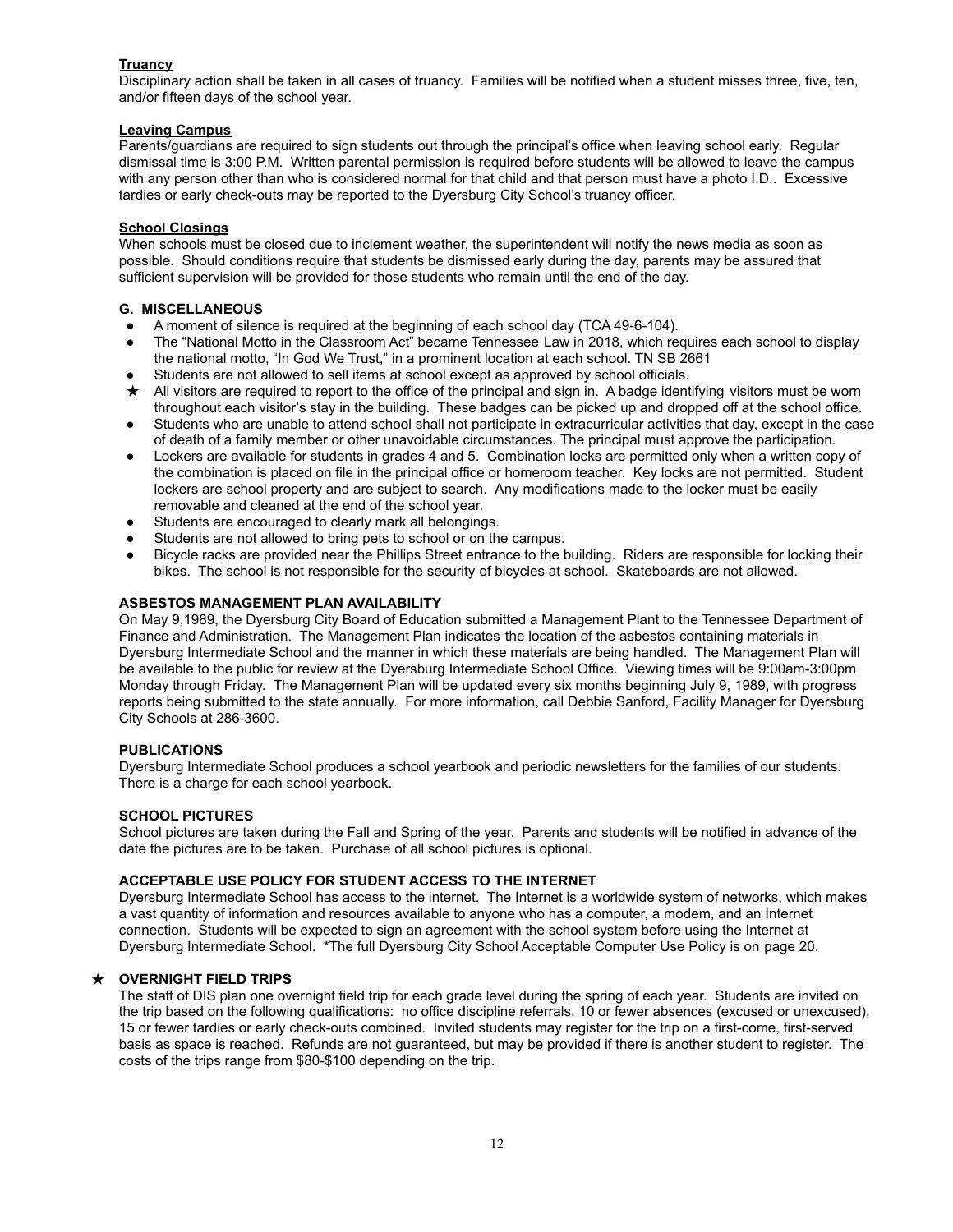#### **H. DISCIPLINE**

#### **Student Responsibilities**

Each student has the responsibility to:

- know and adhere to reasonable rules and regulations established by the Dyersburg Board of Education, the school administrators, and classroom teachers.
- respect the human dignity and worth of every other individual.
- refrain from libel, slanderous remarks, and obscenity in verbal and written expression.
- study diligently and maintain the best possible level of academic achievement.
- dress and groom in a manner that meets reasonable standards of health, cleanliness, modesty and safety. Each school shall enforce its own standards.
- be punctual and present in the regular school program.
- help maintain and improve the school environment, preserve school property, and exercise the utmost care while using school facilities.
- respect the reasonable exercise of authority by school administrators and teachers in maintaining discipline in school sponsored activities.
- obey the law and rules so as not to be subjected to ill effects or endanger others by the possession or the use of alcohol, illegal drugs, and other unauthorized substances.
- carry only those materials that are acceptable under the law and accept the consequences for the articles stored in one's locker or vehicle.

#### **MISBEHAVIORS and DISCIPLINARY OPTIONS**

#### **Minor Misbehaviors**

Behavior on the part of the student which impedes orderly classroom procedures or interferes with the orderly operation of the school, but which can usually be handled by an individual staff member. *Examples, including but not limited to:* ● Non-compliance of procedures

- Inappropriate language
- Student conflict
- Physical contact
- Defiance
- Disruption

● Cell phone/tov • Technology violation

● Not having materials • Incomplete assignments

● other

*Disciplinary Consequences, including but not limited to:*

- Parent contact
- **Lunch detention**
- Conference with student
- Loss of privilege
- Other

#### **Major Misbehaviors**

Behavior that tends to disrupt the learning climate of the school. Included in this level are misbehaviors which do not represent a direct threat to the health and safety of others but whose educational consequences are serious enough to require corrective action on the part of administrative personnel.

#### *Examples, including but not limited to:*

| • Abusive language      | Defiance<br>$\bullet$                            |
|-------------------------|--------------------------------------------------|
| • Disrespect            | Forgery<br>$\bullet$                             |
| $\bullet$ Theft         | Lying<br>$\bullet$                               |
| • Cell phone/electronic | Vandalism/Property Damage<br>$\bullet$           |
| $\bullet$ Fighting      | Weapon<br>$\bullet$                              |
| • Physical altercation  | <b>Bullying</b><br>$\bullet$                     |
| • Disruption            | Harassment (Sexual, Racial, Ethnic,<br>$\bullet$ |
| $\bullet$ Cheating      | Religious)                                       |
| • Alcohol/Drug/Tobacco  | Threats to others<br>$\bullet$                   |
| • Technology violation  | Continuation of unmodified minor<br>$\bullet$    |
|                         | misbehaviors                                     |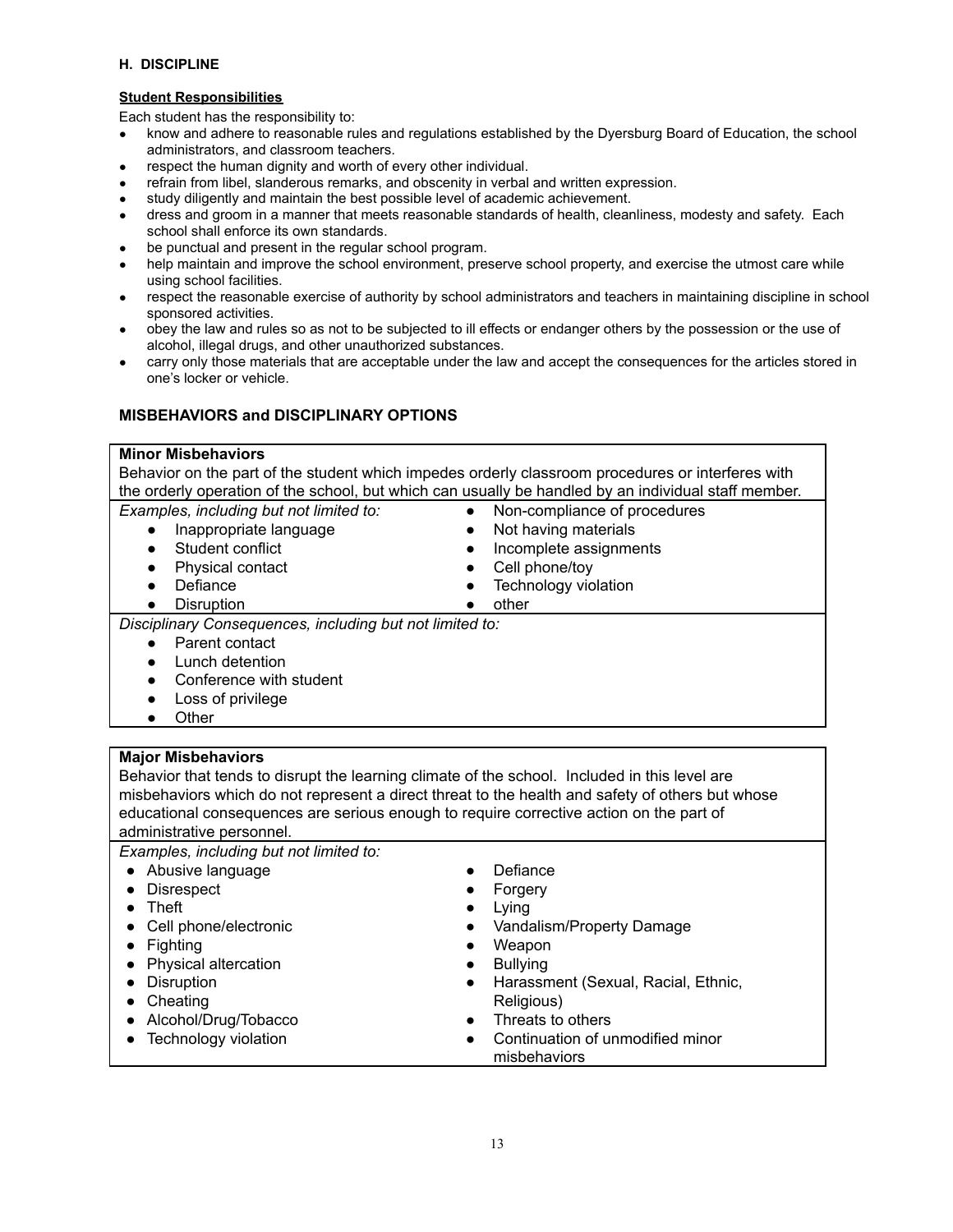*Disciplinary Consequences, including but not limited to: ●* Parent Contact *●* Conference with counselor ● Conference with administrator ● Time in office ● Loss of privilege ● In-school suspension ● Out of School suspension ● Time-out/detention • Lunch detention ● Bus suspension Restitution from loss, damage or stolen property ● Transfer to Alternative placement ● Referral to the district Discipline Hearing Authority Schedule/teacher change **Expulsion Other** 

#### **In-School Suspension**

Dyersburg Intermediate School has a room dedicated to in-school suspension (ISS). Students may be assigned to ISS for infractions considered serious enough to warrant temporary removal from their regular classroom. Students may also be sent to ISS when they have repeatedly violated school and/or classroom rules including the rules that apply to bus transportation. Terms of ISS assignment generally are for one to three days with the length of assignment increasing for repeated offenses.

A student who exhibits extreme behavior problems or who commits zero-tolerance offenses such as possession of illegal substances or weapons may be referred to the Dyersburg City Schools Disciplinary Hearing Authority for a determination regarding that student's educational placement.

#### **Tobacco Use Policy**

Students enrolled in Dyersburg City Schools shall not possess, smoke, use, consume, distribute, or sell tobacco products at any time either while on school premises, or on any school-provided vehicle, or while participating in any school sponsored activity regardless of location.

#### **Weapons and Dangerous Instruments Policy**

Anyone bringing a weapon to school shall be subject to be expelled from school for a period of no less than one (1) calendar year. Weapons include"…firearm, explosive weapon, bowie knife, hawkbill knife, ice pick, dagger, slingshot, switchblade knife, blackjack, brass knuckles…" (TCA 39-17-1309). Students will appear before the school system Discipline Hearing Authority.

#### **Off Campus Behavior**

Certain off-campus behavior may cause a student to be subject to punishment by school officials, up to but not limited to suspension from school and/or participation in school activities. Students who are charged with a felony offense will appear before the school system Discipline Hearing Authority. Such behaviors include, but are not limited to the following:

- 1. Drug transmittal
- 2. Violence or threatened violence against another student or school staff
- 3. Vulgar, obscene, or threatening language behavior directed toward another student or school staff
- 4. Vandalism to the personal property of school staff
- 5. Gang-related activity that could carryover onto the school campus
- 6. Criminal charges resulting from the student's behavior in the community

#### **Videoing Fights/Conflict:**

The act of videoing a fight or conflict will not be tolerated. A student who "appears" to be videoing a fight/conflict will have his/her phone confiscated and searched by an administrator for the purpose of deleting the video. Note: the absence of a video at the time of the search does not prohibit disciplinary action. The student will be charged with a **technology offense** and parents will be required to pay a \$40.00 fee to get the phone. If the administration receives evidence that a fight/conflict video/recording has been **posted on social media or forwarded to another individual**, the responsible student will face the above penalty and possibly other disciplinary action to include suspension from school.

#### **Social Media**

Students making comments on social media that encourage or lead to conflicts or fights at school will face disciplinary action. Any recording, photograph, or video taken at school or a school sponsored event that causes a disruption within the school day, will be subject to disciplinary action. Inappropriate filming and picture taking are violations of state privacy laws and school policy.

#### **Due Process**

Due process guarantees fair treatment of students by school officials. In case of suspension, parents will be notified in writing of the charge, the evidence, and the penalty. Students will be granted an opportunity to refute the charges and/or explain their version of the incident.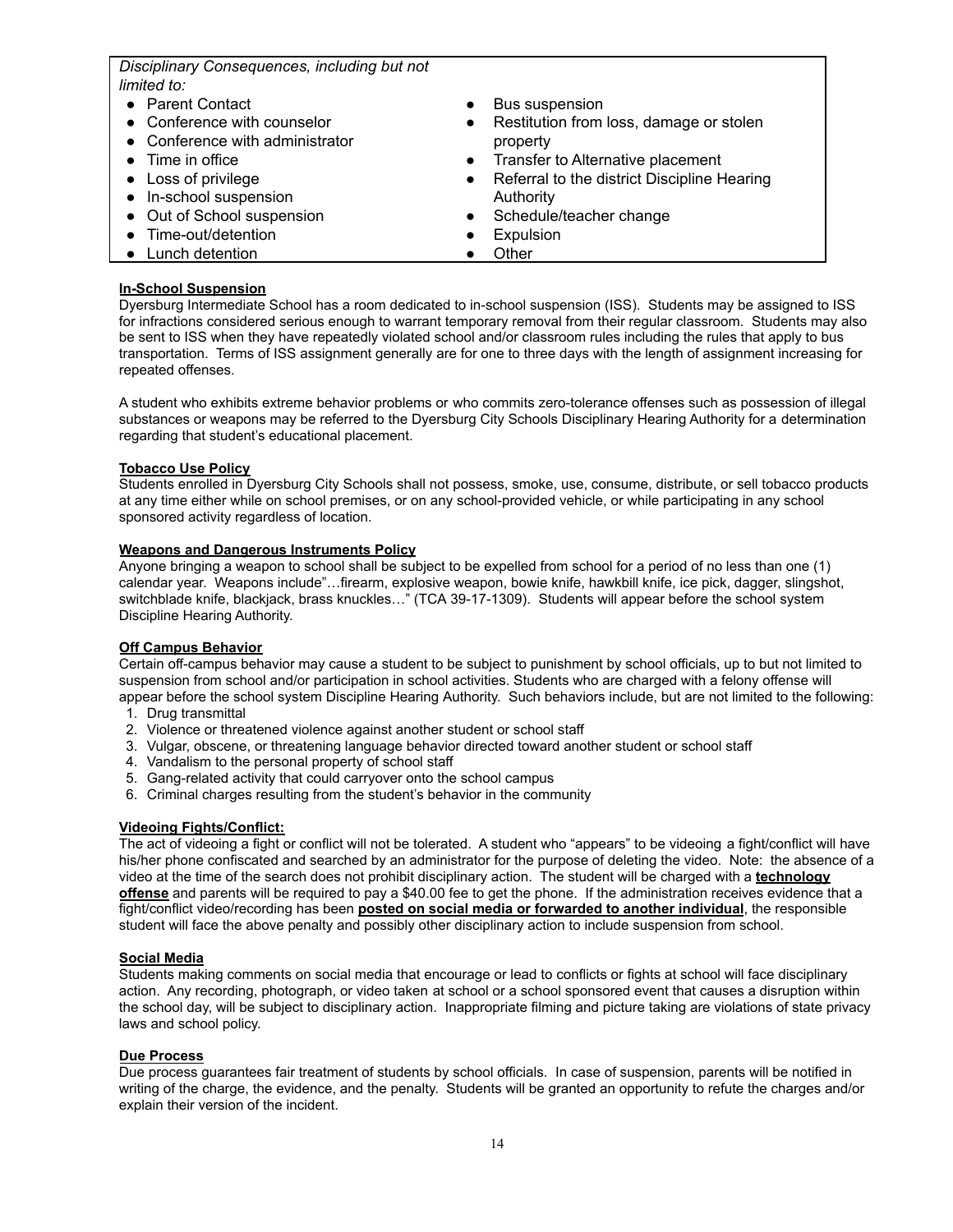#### **Remediation Process**

The principal shall develop a plan of remediation for students suspended for more than five days and the plan shall be on display at the Superintendent's office upon request.

#### **Search and Seizure**

It is the policy of the Dyersburg City School Board of Education that the school principal/designee may, if there is a reasonable cause, search students' vehicles, students' lockers, students themselves or containers belonging to students. Illegal contraband found may be turned over to the appropriate law enforcement authority.

#### **Security Cameras**

Security cameras are in use at DIS. Security cameras are used to accomplish two important goals in the Dyersburg City School System: 1) to enhance the safety of students and staff and 2) to protect school property against theft or vandalism.

#### **Alcohol and Drug Prevention Plan**

Dyersburg City Schools are committed to preventing alcohol and drug problems with a four step program: (1) A method for providing a comprehensive alcohol and drug education curriculum in each grade level, (2) Provision of alcohol and drug education to parents, (3) A clear set of policies and procedures for identifying youth with problems and providing a supportive environment for immediate intervention and assistance, and (4) Punishment for alcohol/drug related offenses which includes suspension and/or expulsion.

#### **Possession of illegal items**

No student shall use, possess, give, exchange, transfer or be under the influence of any narcotic drug, amphetamine, barbiturate, hallucinogenic drug, marijuana, alcoholic beverages, or intoxicant of any kind:

- 1. On school grounds at any time
- 2. On the school grounds at any other time when the school is being used by any school group
- 3. Off the school grounds at a school activity, function or event
- 4. On school buses or school property

Any student who violates this policy shall be suspended from school.

#### **Discipline Records**

Records of infractions will be kept on file in the principal's office. Violations will be carried over from year to year while the child is a student in Dyersburg City Schools.

#### **Transmittal of illegal items**

- 1. Any student who possesses, sells, or transmits on school grounds, school property, or at a school function any narcotic drug, amphetamine, barbiturate, fake drug, hallucinogenic drug, marijuana, alcoholic beverages, or intoxicant of any kind shall be reported to the proper law enforcement authorities. Such students shall be suspended pending a hearing by the principal.
- 2. Any student who is charged by an appropriate law enforcement agency with selling or transmitting any narcotic drug, amphetamine, barbiturate, hallucinogenic drug, or marijuana to another student whether on campus or off campus shall be suspended pending a hearing by the principal.
- 3. The student shall be subject to expulsion from the Dyersburg City Schools pending action by the board of education.
- 4. Drug/alcohol violations shall be cumulative while the student is enrolled in any one school. Violations will be carried over from year to year.

#### **Gang Prevention**

Any form of gang activity will not be tolerated at Dyersburg Intermediate School. This may result in suspension and/or referral to the Discipline Hearing Committee. Prohibited activities include but are not limited to the following:

- 1. Wearing and/or having in possession any type of clothing, apparel or accessory that denotes the students' membership in or affiliation with any gang while on school property or at school sponsored/sanctioned activities. This includes signs, clothing, headbands, "colors", graffiti, hand-signs, vandalism and writings
- 2. Any activity that encourages or promotes participation in a gang or facilitates illegal acts of a gang.
- 3. Any gang related conduct that is disruptive to the educational process or endangers persons or property.

#### **ANTI-BULLYING PREVENTION PROGRAM**

The staff at Dyersburg Intermediate School is committed to creating a safe and positive learning environment for all of our students. If you suspect that your child or another student at DIS is being bullied please contact one of the school administrators or the school counselor at 286-3620 so that we can address the situation promptly.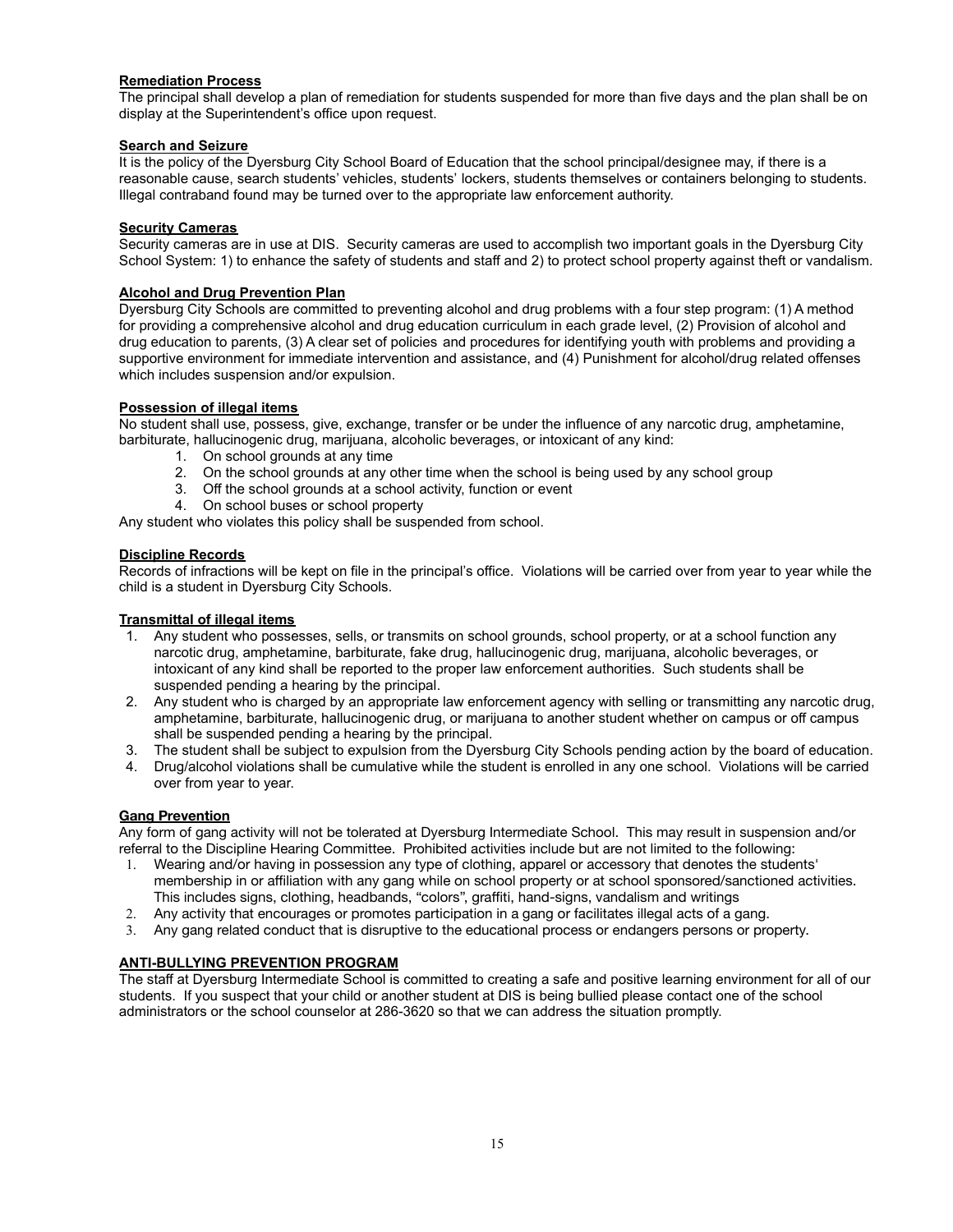#### **What is bullying?**

"A person is bullied when he or she is exposed, repeatedly and over time, to negative actions on the part of one or more other persons, and he or she has difficulty defending himself or herself" (Olweus, 2007). If bullying behavior is suspected, school administrators will determine if the bullying has occurred on a case-by-case basis. Bullying can occur in many different forms. However, the most commonly identified forms of bullying include:

| Verbal bullying (name calling, taunting, teasing)     | Physical bullying (harassment by contact, hitting, kicking  |
|-------------------------------------------------------|-------------------------------------------------------------|
| Bullying through lies and/or false rumors             | Having money or other property taken and/or damaged         |
| Social exclusion of isolation                         | Being threatened or forced to do things                     |
| Racial bullying (demeaning ethnic or racial comments) | Social exclusion or isolation (intentionally leaving others |
|                                                       | out)                                                        |
| Sexual bullying (obtaining and sharing inappropriate  | Cyber-bullying (using cell phones, internet, or other       |
| pictures of others, demeaning gender comments)        | technology to harass others)                                |

#### **Does DIS have rules specific to bullying?**

In regard to bullying, all DIS students are expected to conduct themselves by the following rules:

- DIS students will not bully others.
- DIS students will try to help students who are being bullied.
- DIS students will try to include students who are left out.
- If DIS students know that somebody is being bullied, we will tell an adult at school and an adult at home.

#### **CASEL and Leader in Me Strategies**

The Collaborative for Academic, Social, and Emotional Learning (CASEL) is the leading authority in the advancement of SEL in education. CASEL's focus on empirical evidence and extensive collaborative efforts has made it the trusted source for educational administrators and policy makers seeking guidance on how to effectively advance social and emotional learning in their PreK-12 students. In March 2018, the Collaborative for Academic, Social, and Emotional Learning (CASEL) endorsed *Leader in Me* as a "CASEL SELect" program. This designation follows an intensive analysis of *Leader in Me* by CASEL reviewers to determine that the program met their quality and evidence criteria.

#### **I. ELEMENTARY AND SECONDARY EDUCATION ACT PARENTAL NOTIFICATION**

The Elementary and Secondary Education Act (ESEA) as amended in Dec. 2015 by the Every Student Succeeds Act (ESSA) makes it clear that Congress expects local educational agencies (LEAs) and schools receiving federal funds to ensure that parents are actively involved and knowledgeable about their schools and their children's education. The law requires schools to give parents many different kinds of information and notices in a uniform and understandable format and, to the extent practicable, in a language that the parents can understand. Listed below are some of these required notices that must be made to parents by school districts or individual public schools.

#### **Teacher Qualifications and Highly Effective Teachers**

At the beginning of each year, an LEA shall notify parents that they may request, and the LEA will provide information regarding whether professionals are highly effective, including the qualifications of the student's teachers and paraprofessionals. This includes information about whether the student's teacher:

- 1) has met state qualification and licensing criteria for the grade levels and subject areas in which the teacher provides instruction;
- 2) is teaching under emergency or other provisional status through which state qualification or licensing criteria have been waived;
- 3) is teaching in the field of discipline not of the certification of the teacher; and
- 4) is teaching alongside paraprofessionals and, if so, the paraprofessional's qualifications [ESSA § 1112(e)(1)(A)].

#### **Student Privacy**

Districts must give parents annual notice at the beginning of the school year of the specific or approximate dates during the school year when the following activities are scheduled or expected to be scheduled:

- activities involving the collection, disclosure, or use of personal student information for the purpose of marketing or selling that information;
- administration of surveys containing request for certain types of sensitive information; and
- any nonemergency, invasive physical examination that is required as a condition of attendance, administered by the school, scheduled in advance, and not necessary to protect the immediate health and safety of students.

A district must develop and adopt policies regarding the rights of parents to inspect:

third-party surveys before they are administered or distributed to students;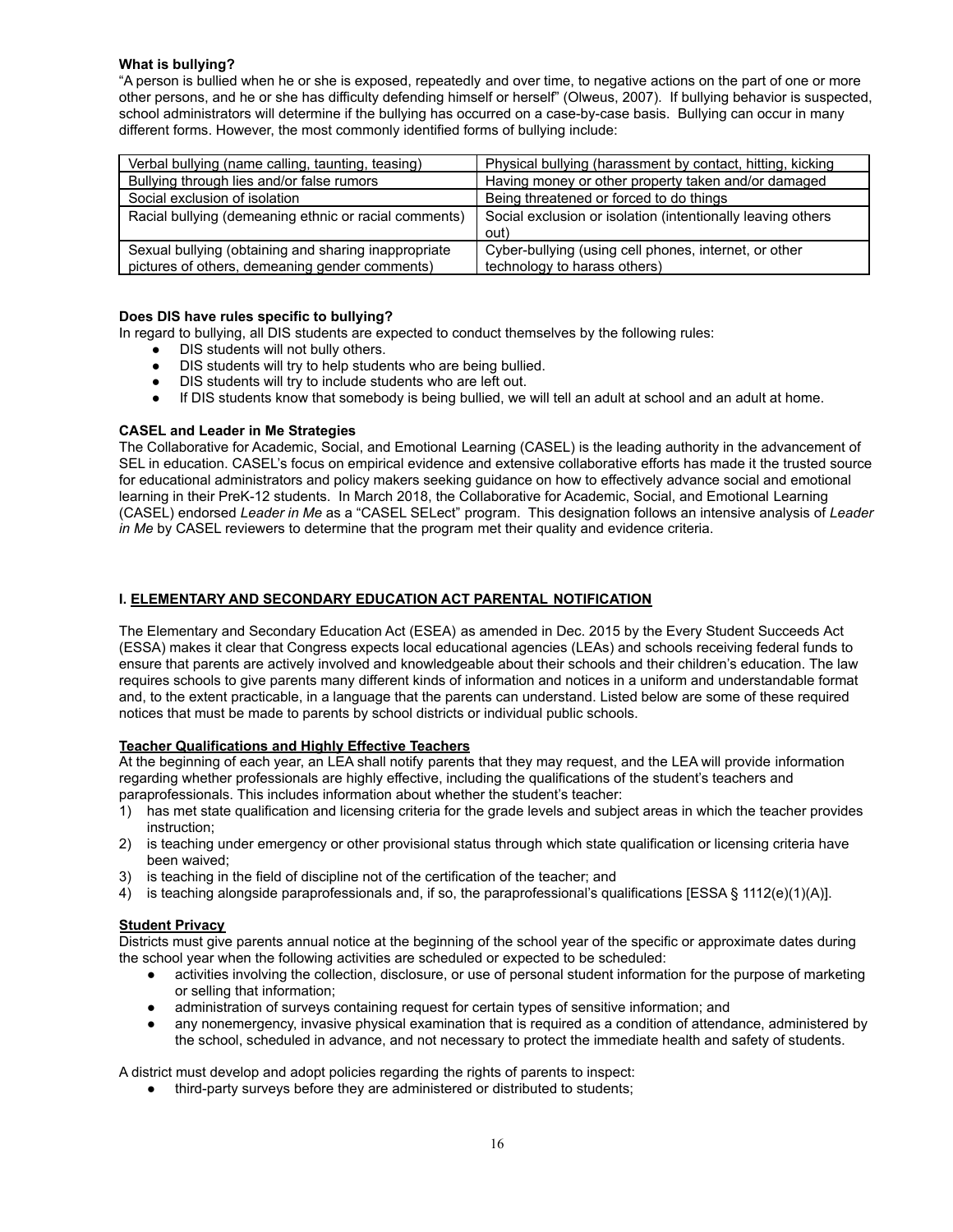- measures to protect student privacy when surveys ask for certain sensitive information;
- any instructional materials;
- administration of physical examinations or screening of students;
- collection, disclosure, or use of personal information from students for the purpose of marketing or selling that information; and
- the parental right to inspect any instrument used to collect personal information before it is distributed to students.

Districts must give parents annual notice of an adoption or continued use of such policies and within a reasonable period of time after any substantive change in such policies *[20 U.S.C. 1232g].*

#### **Public Release of Student Directory Information**

Under the Family Education Rights and Privacy Act (FERPA), an LEA must provide notice to parents of the types of student information that it releases publicly. This type of student information, commonly referred to as "directory information," includes such items as names, addresses, and telephone numbers and is information generally not considered harmful or an invasion of privacy if disclosed. The notice must include an explanation of a parent's right to request that the information not be disclosed without prior written consent.

Additionally, ESSA requires that parents be notified that the school routinely discloses names, addresses, and telephone numbers to military recruiters upon request, subject to a parent's request not to disclose such information without written consent [*§8025*].

A single notice provided through a mailing, student handbook, or other method that is reasonably calculated to inform parents of the above information is sufficient to satisfy the parental notification requirements of both FERPA and ESSA. The notification must advise the parent of how to opt out of the public, nonconsensual disclosure of directory information and the method and timeline within which to do so *[20 U.S.C. 1232g] [ESEA §8025].*

#### **Military Recruiter Access to Student Information**

Districts receiving federal education funds must notify parents of secondary school students that they have a right to request their child's name, address, and telephone number not be released to a military recruiter without their prior written consent. Districts must comply with any such requests *[ESEA §8528(a)(2)(B)].*

#### **Parent and Family Engagement**

A district receiving Title I funds must develop jointly with, agree on with, and distribute to, parents and family members of participating children a written district-level parent and family engagement policy. Each school served under Title I must also develop jointly with, agree on with, and distribute to, parents and family members of participating children a written school-level parent and family engagement policy. If an individual school or district has a parent and family engagement policy that applies to all, it may amend the policy to meet the requirements under the ESEA *[ESEA Title I, Part A, §1116(a)(2)] [20 U.S.C. §6318(b);(c)*

Parents shall be notified of the policy in an understandable and uniform format and, to the extent practicable, provided in a language the parents can understand. Such policy shall be made available to the local community and updated periodically to meet the changing needs of parents and the school *[ESEA Title I, Part A, §1116(b)(1)].*

Schools must:

- hold at least one annual meeting for Title I parents;
- offer a flexible number of meetings;
- involve parents and families in an ongoing manner in the planning, review, and improvement of Title I programs;
- provide Title I parents and families with timely information about the programs, a description and explanation of the curriculum, forms of academic assessment and expected levels of student proficiency;
- if requested, provide opportunities for regular meetings to discuss decisions related to the education of their children; and
- develop a school-parent compact that outlines the responsibilities of each party for improved student academic achievement *[ESEA Title I, Part A, §1116(c)]*

#### **Report Cards on Statewide Academic Assessment**

Each school district that receives Title I, Part A funds must prepare and disseminate an annual report card. Generally, the state or district must include on its report card information about public schools related to student achievement, accountability, teacher qualifications and other required information, as well as any other information that the state or district deems relevant. These report cards must be concise and presented in an understandable and uniform format accessible to persons with disabilities and, to the extent practicable, provided in a language that parents can understand. In Tennessee, **these requirements are met through the state's report card** *[ESEA Title I, Part A, §1111(h)(1) and (h)(2)].*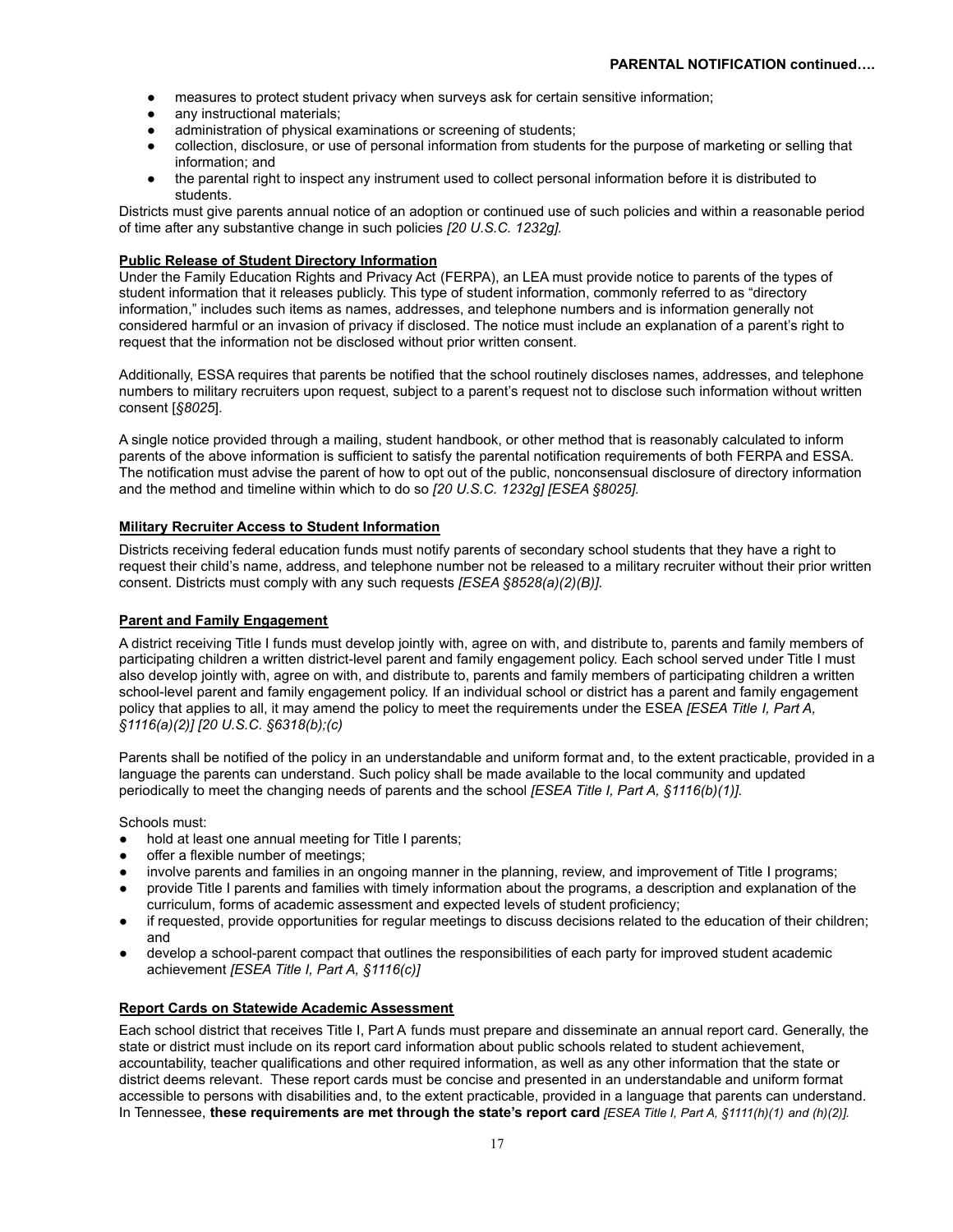#### **Achievement on State Assessment**

All schools must provide to parents, teachers, and principals the individual student interpretive, descriptive, and diagnostic reports, which allow specific academic needs to be understood and addressed, and include information on the student's achievement on academic assessments aligned with state academic achievement standards *[ESEA §1111(b)(2)(B)(x)].*

#### **National Assessment of Education Progress**

Districts, schools, and students may voluntarily participate in the National Assessment of Educational Progress (NAEP). Parents of children selected to participate in any NAEP assessment must be informed before the assessment is administered that their child may be excused from participation for any reason, is not required to finish any assessment, and is not required to answer any test question. A district must make reasonable efforts to inform parents and the public about their right to access all assessment data (except personally identifiable information), questions, and current assessment instruments *[ESEA Title VI, Part C, §411(c)(1); (d)(1)–(2))].*

#### **Schoolwide Programs**

An eligible school operating a schoolwide program shall make the comprehensive plan available to the LEA, parents, and the public. The information contained in such a plan shall be in an understandable and uniform format and, to the extent practicable, provided in a language that the parents can understand *[20 U.S.C. §6314][ESEA Title I, Part A, §1114].*

#### **English Learner Programs**

A school district that uses federal funds to provide a language instruction education program for English learners must no later than 30 days after the beginning of the school year inform the parents of each child identified for participation or participating in such a program:

- the reasons for the identification of the child as an English learner;
- the child's level of English proficiency;
- how that level was determined and the status of the child's academic achievement;
- methods of instruction used in the program in which their child is participating and methods of instruction used in other available programs;
- how the program will meet the educational strengths and needs of their child;
- how the program will specifically help their child learn English and meet age-appropriate academic achievement standards for grade promotion and graduation;
- the specific exit requirements for the program;
- in the case of a child with a disability, how the program meets the child's IEP objectives; and
- information about parental rights detailing the right of parents to have their child immediately removed from such program upon their request and the options that parents have to decline to enroll their child in such program or to choose another available program or method of instruction.

For a child not identified as an English learner prior to the beginning of the school year, the district must notify parents within the first two weeks of the child being placed in such a program *[ESEA Title I, Part A, §1112].*

#### **Homeless Children**

To be eligible for McKinney-Vento funds, the school must provide written notice at the time any child seeks enrollment in the school, and at least twice annually while the child is enrolled in the school, to the parent or guardian or unaccompanied youth that, shall be signed by the parent or guardian or unaccompanied youth; that sets forth the general rights provided; and specifically states:

- the choice of schools homeless children are eligible to attend;
- that no homeless child is required to attend a separate school for homeless children;
- that homeless children shall be provided comparable services, including transportation services, educational services, and meals; and
- that homeless children should not be stigmatized by school personnel.

If the district sends a homeless child to a school other than the school of origin or the school requested by the parent or guardian, the district must provide the parents a written explanation for, including notice of the right to appeal the decision. The information must also be provided whenever a dispute arises over school selection *[ESSA Title IX, Part C, §722(g)(3)(B)]*.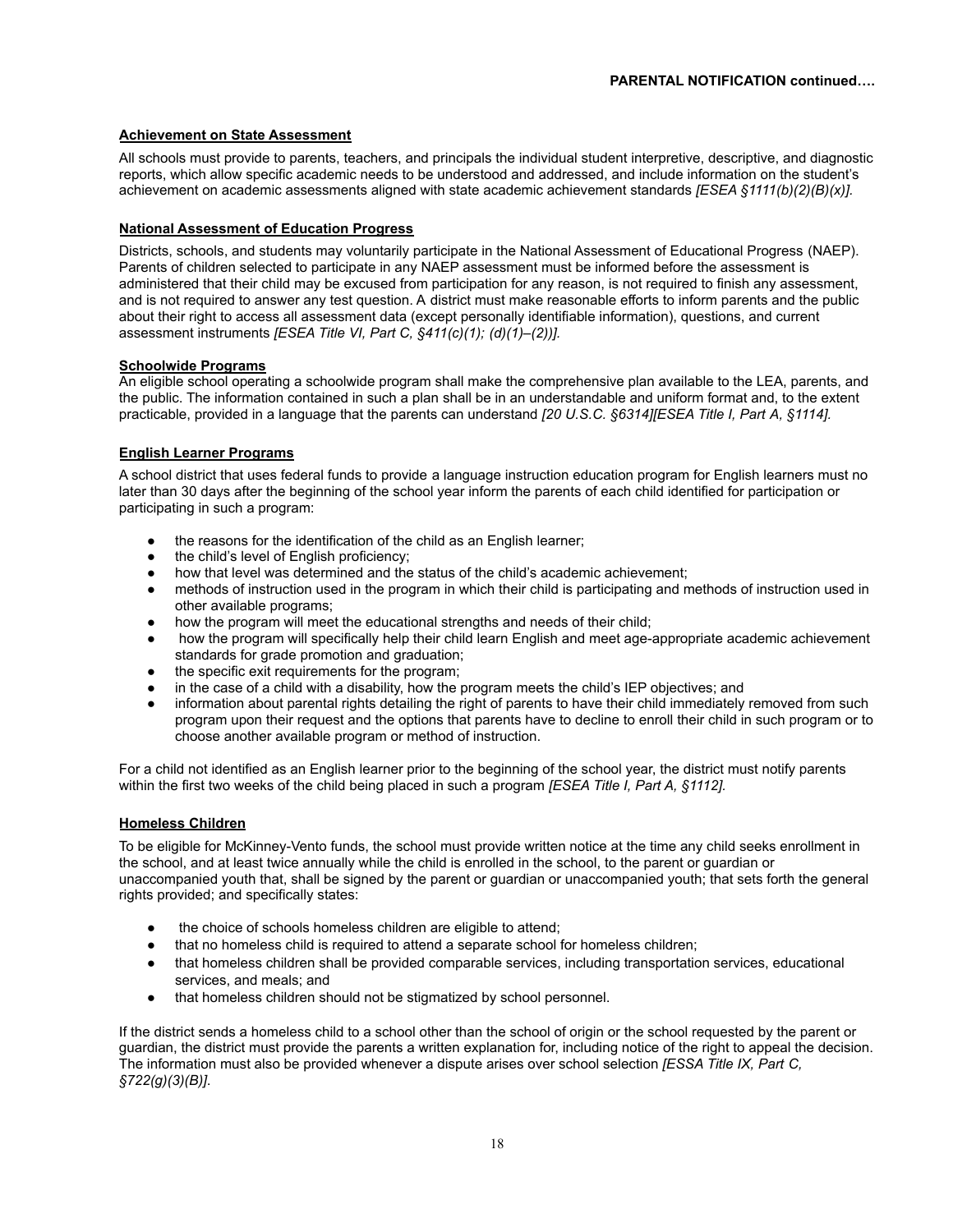#### **PARENTAL NOTIFICATION continued….**

Each LEA liaison for homeless children and youth shall ensure the parents or guardians of homeless children and youth are informed of the educational and related opportunities available to their children and are provided with meaningful opportunities to participate in the education of their children *[ESSA Title IX, Part C, §722(g)(6)(A)(iv)]*.

Public notice of the educational rights of homeless children and youths is disseminated where such children and youths receive services under the McKinney-Vento Act, such as schools, family shelters, and soup kitchens *[ESSA Title X, Part C, §722(g)(6)(A)(v)].*

#### **21st Century Community Learning Centers**

A program or activity funded as part of a 21st Century Community Learning Center providing before and after school activities to advance student academic achievement must undergo periodic evaluation to assess its progress toward achieving its goal of providing high-quality opportunities for academic enrichment. The results of evaluations shall be made available to the public upon request, with public notice of such availability provided *[ESEA §4205(b)(2)].*

#### **Waiver Request**

If a school district requests the U.S. Secretary of Education to waive any provision or regulation of the ESEA, it must provide notice and information about the waiver to the public in the manner in which is customarily provides public notice *[20 U.S.C. §7861(b)(3)(B)] [ESEA Title IX, Part D, §8401(b)(3)(B)(ii)].*

*Revised August 2017*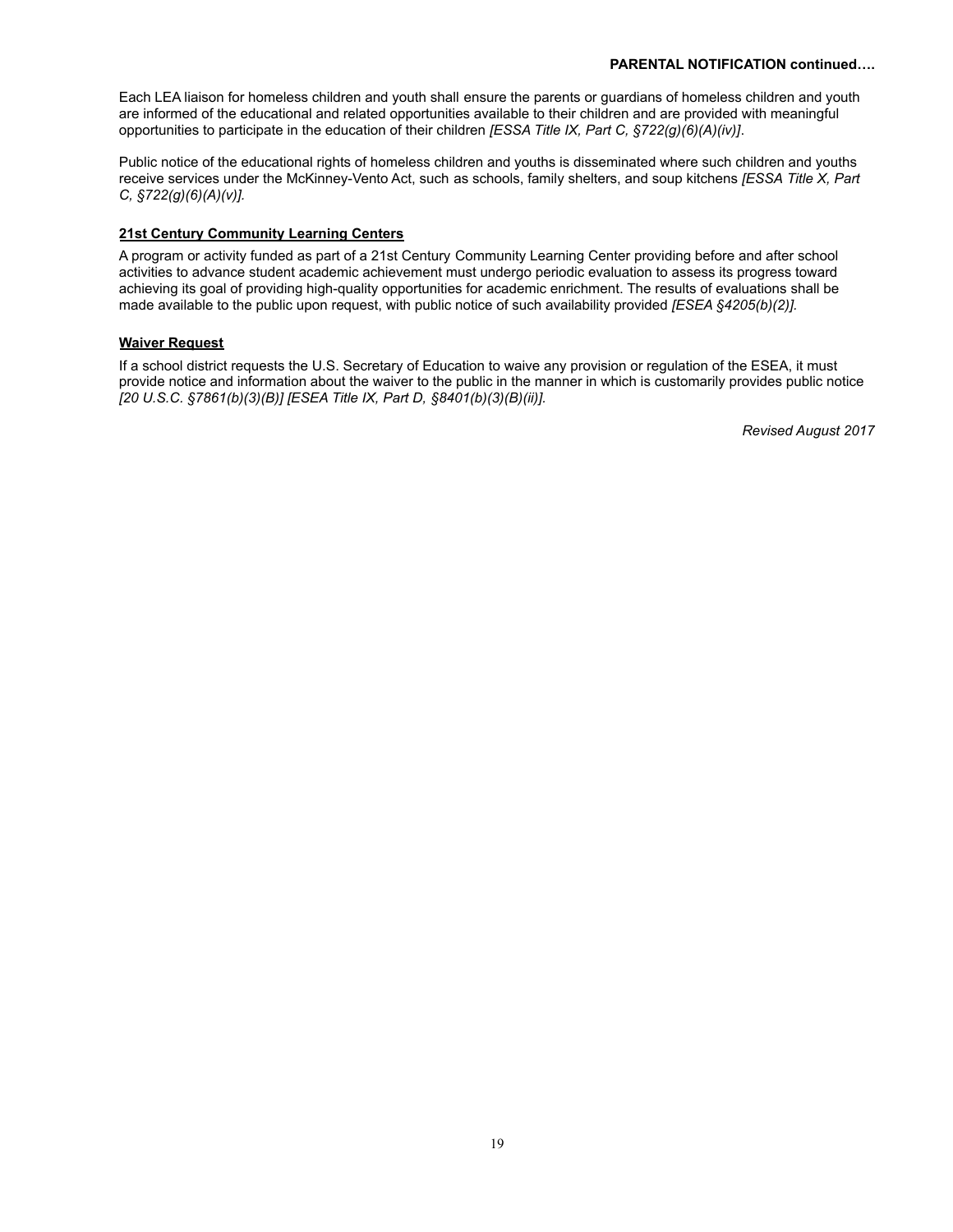#### **J. DYERSBURG CITY SCHOOLS ACCEPTABLE COMPUTER USE POLICY FOR DISTRICT STUDENTS**

#### **PURPOSE**

Dyersburg City Schools (DCS) provides students access to electronic media including the Internet as a means to enhance their education. The purposes and uses for this resource are no different than any other type of resource, and as such, the school retains control over the manner in which it is used. The purpose of this contract is to assure that students recognize the limitations, which the school imposes, on their use of electronic media resources. In addition, this contract requires that users agree to abide by the Dyersburg City Schools Board of Education policies, and stipulations of the Children's Internet Protection (CIPA) as well as laws pertaining to stalking and harassment.

#### **THE CONTRACT**

The district's instructional program includes iSafe curriculum that contains content addressing responsible Internet use and safety. Parents are encouraged to discuss Internet responsibility at home and will be informed of on-line modules to help them protect their children. On-line professional development will also be provided to district faculty and staff through iSafe. The district uses an Internet filter designed to protect students and adults from pornographic and obscene information and restrict access to materials that may be potentially harmful to minors; however, it is impossible for the Dyersburg City School System to completely prevent students from finding ways to access controversial materials, and will not be held responsible for materials acquired on the network. Failure to follow all or part of these guidelines, or any action that may expose Dyersburg City Schools to risks of unauthorized access to data, disclosure of information, legal liability, potential system failure, or compromise the safety or users is prohibited and may result in disciplinary action up to and including loss of network privileges, confiscation of computer equipment, suspension, and/or criminal prosecution.

#### **I AGREE TO THE FOLLOWING**

- **●** To use the resources available through the Internet and other electronic media to supplement material available to me through my classroom, the media center, or through any other resource provided by the school.
- **●** To NOT make use of material or attempt to locate material which would not be acceptable in a school setting **●** I understand that I must be closely supervised by faculty each time I make use of computer resources, and that I must adhere to each individual teacher's guidelines.
- **●** I agree NOT to attempt to discover passwords or other measures the school uses to control computer access. Should I inadvertently discover passwords, or any other measure used to control access to this resource, I agree to report this to whoever may be in charge at the time.
- **●** I agree NOT to change or attempt to change the configuration of any software on a school system computer without the expressed permission and close supervision of the appropriate DCS faculty/staff.
- **●** I understand that I am NOT to access any personal email account (any account that is not supplied by DCS) from the DCS campus without the expressed permission and close supervision of the appropriate DCS faculty/staff. This permission must be requested each time I attempt to access my email account from a DCS computer. I agree to make available for inspection by an administrator or teacher, and messages sent or received by me at a campus location.
- **●** I agree to use appropriate language in all communications. I agree not to use profanity or obscenity, and I will avoid offensive or inflammatory speech. I agree not to make personal attacks on anyone using this resource.
- **●** I agree NOT to download executable program files from the Internet. I also agree NOT to install any software on any school system computer.
- **●** I agree to abide by copyright laws. I agree to copy or transfer only materials for which copying or transferring is authorized.
- **●** I agree NOT to use this resource for any illegal or commercial activity. This includes, but is not limited to, tampering with computer hardware or software, unauthorized entry into computers and vandalism or destruction of computer files. I am aware that such activity is a crime under state and federal laws.
- **●** I agree NOT to introduce or knowingly allow the introduction of any computer virus to any school system computer.
- **●** I agree to respect the privacy of others.
- **●** I understand that information and/or advice obtained via the Internet may or may not be correct.
- **●** I understand that Dyersburg City Schools makes no warranties of any kind, whether expressed or implied, for the service it is providing. The district will not be responsible for any damages including the loss of data resulting from delays, non-deliveries, misdeliveries, or service interruptions caused by its own negligence or my errors or omissions.
- **●** I agree not to attach computers, printers, network equipment (including wireless access points) or other types of hardware to the District's network without prior approval.

#### **PARENTS: IF YOU DO NOT WISH TO HAVE YOUR CHILD'S PICTURE POSTED ON A SCHOOL SYSTEM WEB PAGE, PLEASE CONTACT THE SCHOOL OFFICE. OUR POLICY IS TO NEVER LIST THE CHILD'S FULL NAME WITH A PICTURE.**

REV.6/2009-Policy reviewed, evaluated, and revised annually through discussions with administrators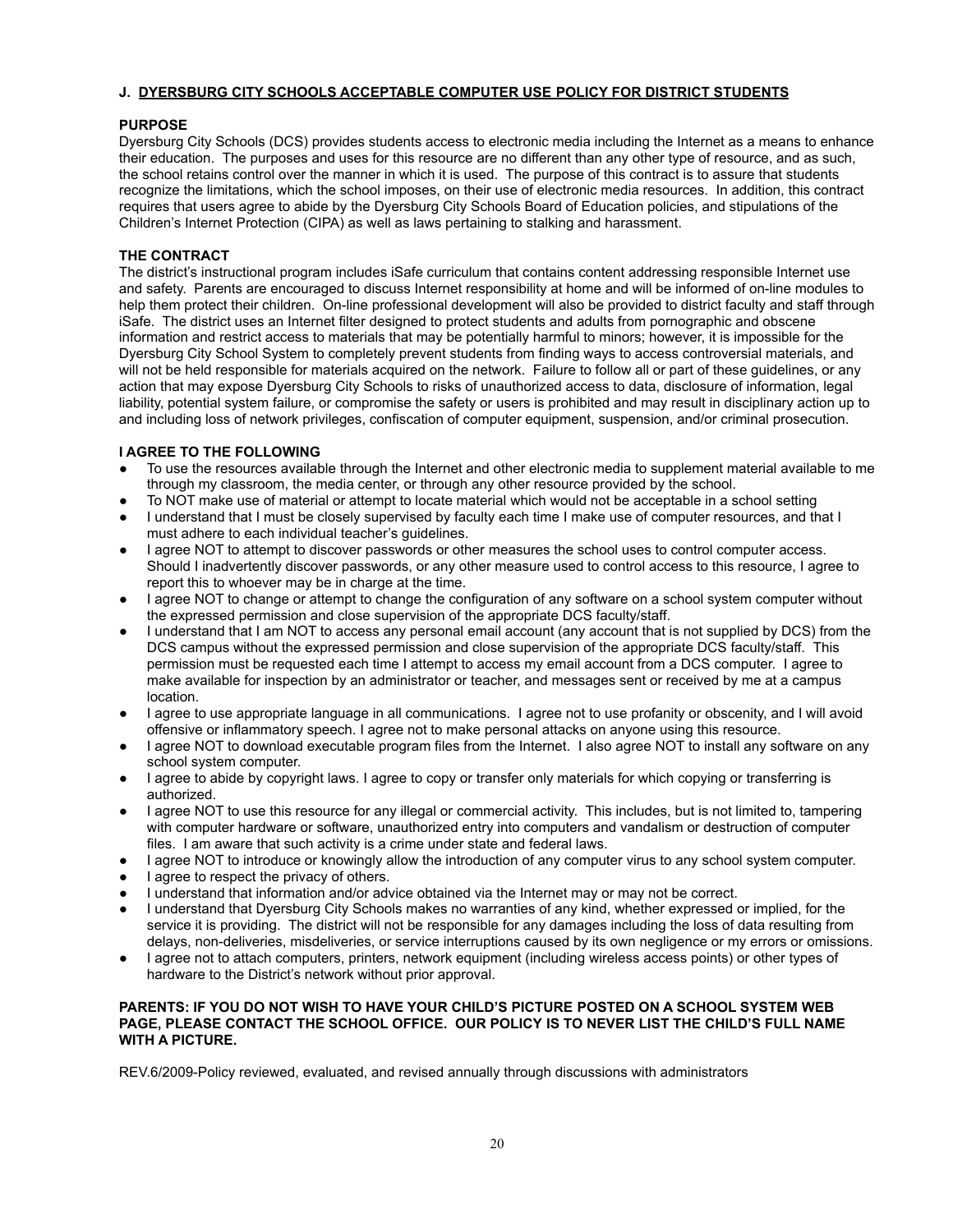#### Dyersburg Intermediate School Calendar of Events 2021-2022

| <u>Date</u><br>July 27 - Aug 2 | <u>Activity</u><br>Staff inservice training            |
|--------------------------------|--------------------------------------------------------|
| August 3                       | First Day of School - Registration Day                 |
| August 4                       | First full day of school                               |
| August 5                       | Title 1 Meeting, 6:00 P.M.                             |
| September 6                    | Labor Day Holiday - No classes                         |
| September 16                   | Parent-Teacher Conferences, 3:30 - 7:00 P.M.           |
| Sept. 27 - Oct. 1              | <b>Book Fair</b>                                       |
| October 4 - 8                  | Fall Break - No classes                                |
| October 21                     | Awards Programs                                        |
| November 22-26                 | Thanksgiving Break - No classes                        |
| December 6 - 10                | <b>Holiday Mart</b>                                    |
| December 20 - Jan 3            | Winter Break - No classes                              |
| January 4                      | Classes resume                                         |
| January 13                     | Awards Programs                                        |
| January 17                     | Martin Luther King, Jr. Holiday - No classes           |
| February 21                    | Presidents' Day Holiday - No classes                   |
| March 14 - 18                  | Spring Break - No classes                              |
| April 7                        | Awards Programs                                        |
| April 15                       | Good Friday Holiday - No classes                       |
| May 11                         | Leadership Day                                         |
| May 16                         | Open House                                             |
| May 24                         | Awards Programs                                        |
| May 25                         | Last Day of Classes - Students dismissed at 11:00 A.M. |